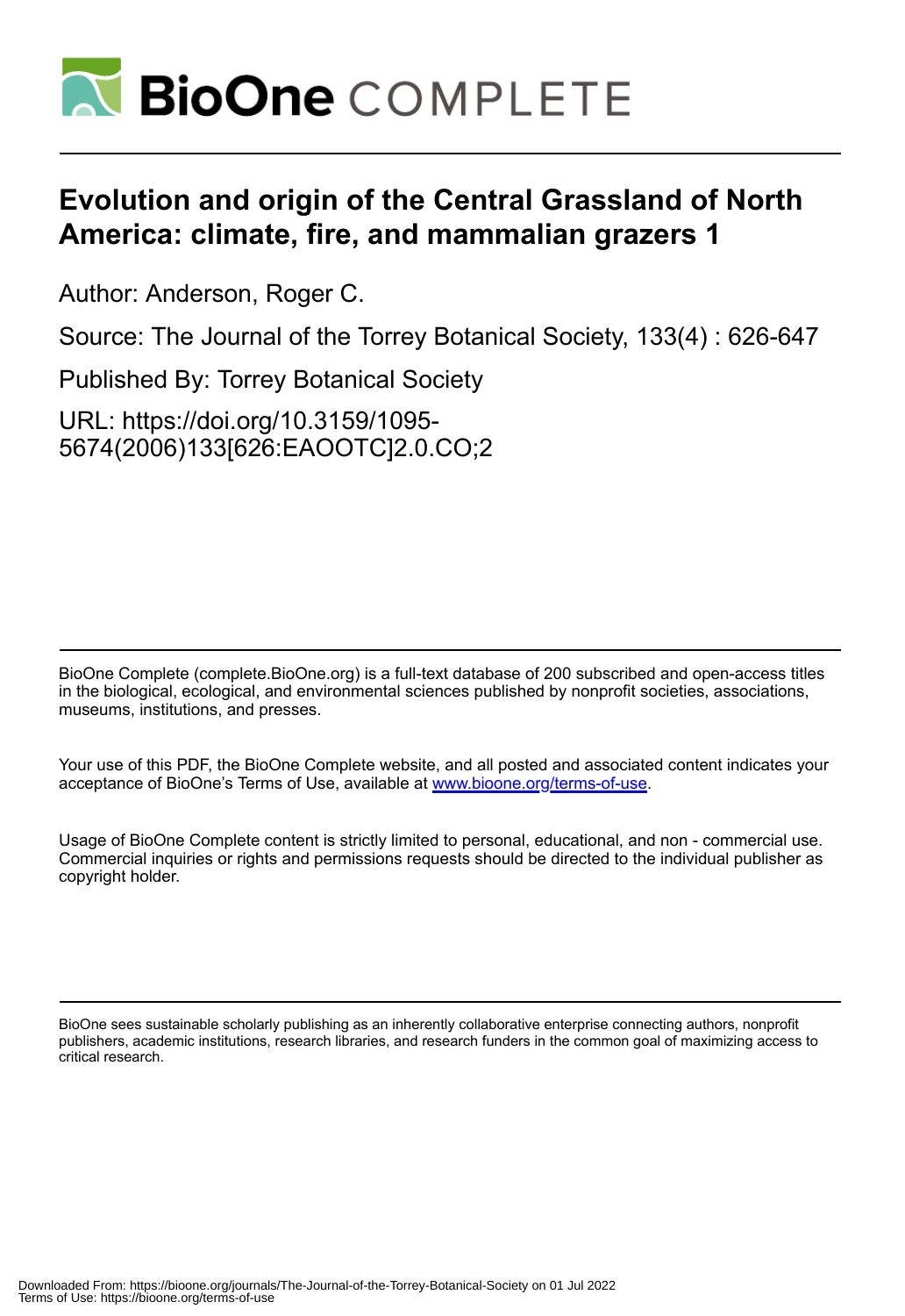## Evolution and origin of the Central Grassland of North America: climate, fire, and mammalian grazers<sup>1</sup>

#### Roger C. Anderson<sup>2</sup>

Behavior, Ecology, Evolution and Systematics Section, 4120 Department of Biological Sciences, Illinois State University, Normal, Illinois 61790

ANDERSON, R.C. (Behavior, Ecology, Evolution and Systematics Section, 4120 Department of Biological Sciences, Illinois State University, Normal, IL 61790). Evolution and origin of the Central Grassland of North America: climate, fire, and mammalian grazers. J. Torrey Bot. Soc. 133: 626–647. 2006.—Grasslands are a widespread vegetation type that once comprised 42% of the plant cover on earth's surface. Features commonly shared among grasslands are climates with periodic droughts, landscapes that are level to gently rolling, high abundances of grazing animals, and frequent fires. World-wide expansion of grasslands occurred 8 to 6 MaBP and was associated with increasing abundance of grasses using the C4 photosynthetic pathway, a decline in woodlands, and coevolution of mammals adapted to grazing and open habitats. Beginning with Transeau's seminal paper on the prairie peninsula in 1935, North American ecologists debated the relative importance of fire and climate in determining the distribution of grasslands. In the 1960's, a major research interest was the response of prairies to fire, especially the productivity of burned and unburned grasslands. Understanding mechanisms for increased productivity on burned prairies began in the late 1960's and continued into the middle 1980's. During the past 20 to 25 years, grassland research has focused on the coevolution of grasses and mammalian grazers and fire-grazing interactions that affect habitat heterogeneity and diversity across trophic levels. While this paper does not follow a chronological development of our understanding of grasslands, all of these major research interests are considered.

Key words: bison, C4 grasses, Central Grassland, fire, grasslands, keystone species, mammalian grazers, prairie peninsula.

General Features of Grasslands. DISTRIBU-TION AND STATUS. Grasslands occurred on all continents, comprised almost 42% of the world's plant cover, and once covered approximately 46 million km2 of the earth's surface. Grasslands contain few trees or shrubs, are dominated by grasses (members of the family Poaceae), and have a mixture of non-graminoid herbaceous species called forbs. Plant families most abundant as forbs are the sunflower (Asteraceae) and pea (Fabaceae) families (Curtis 1971, Risser et al. 1981). Extensive grasslands have been greatly altered by human activity especially those associated with their conversion to agricultural landscapes for growing crops or grazing livestock. Nevertheless, a recent estimate is that about 40 percent of the global land surface is grassland (excluding Greenland and Antarctica) (White

et al. 2000). This seemingly high estimate for extant grasslands, however, results from including not only ''non-woody grasslands'' but also savannas, woodlands, shrublands, and tundra in the definition of grasslands. This estimate of existing grassland is potentially misleading, because most ecologists would not include woodlands, shrublands, and tundra in a definition of grasslands. In addition, while this source recognizes that temperate grasslands have experienced heavy conversion to agriculture, it states that at least five percent of grasslands world-wide are ''strongly to extremely denuded.'' This relatively low percentage possibly results from the inclusion of nontraditional landscapes in the definition of "grasslands." Applying a more widely used definition of grasslands, many of the world's temperate grassland ecosystems have been essentially destroyed by human activities. For the United States, Noss et al. 1995) lists grasslands as being critically endangered (i.e. have declined by more than 98%). For example, 99% of the tallgrass prairie lying east and north of the Missouri River has been completely destroyed (Chapman et al. 1990). In Illinois, of the 8,502,024 ha of original prairie (60% of the state), only 931 ha or 0.01 percent of high quality remnant prairie re-

<sup>1</sup> A substantial portion of this manuscript is reproduced with permission from a book on fuel management being published by the USDA Forest Service, entitled ''Cumulative Watershed Effects of Fuel Management in the Eastern United States.''

<sup>2</sup> I thank M. Rebecca Anderson for reviewing and commenting on this manuscript. E-mail: reander $\omega$ ilstu.edu

Received for publication November 13, 2006, and in revised form December 5, 2006.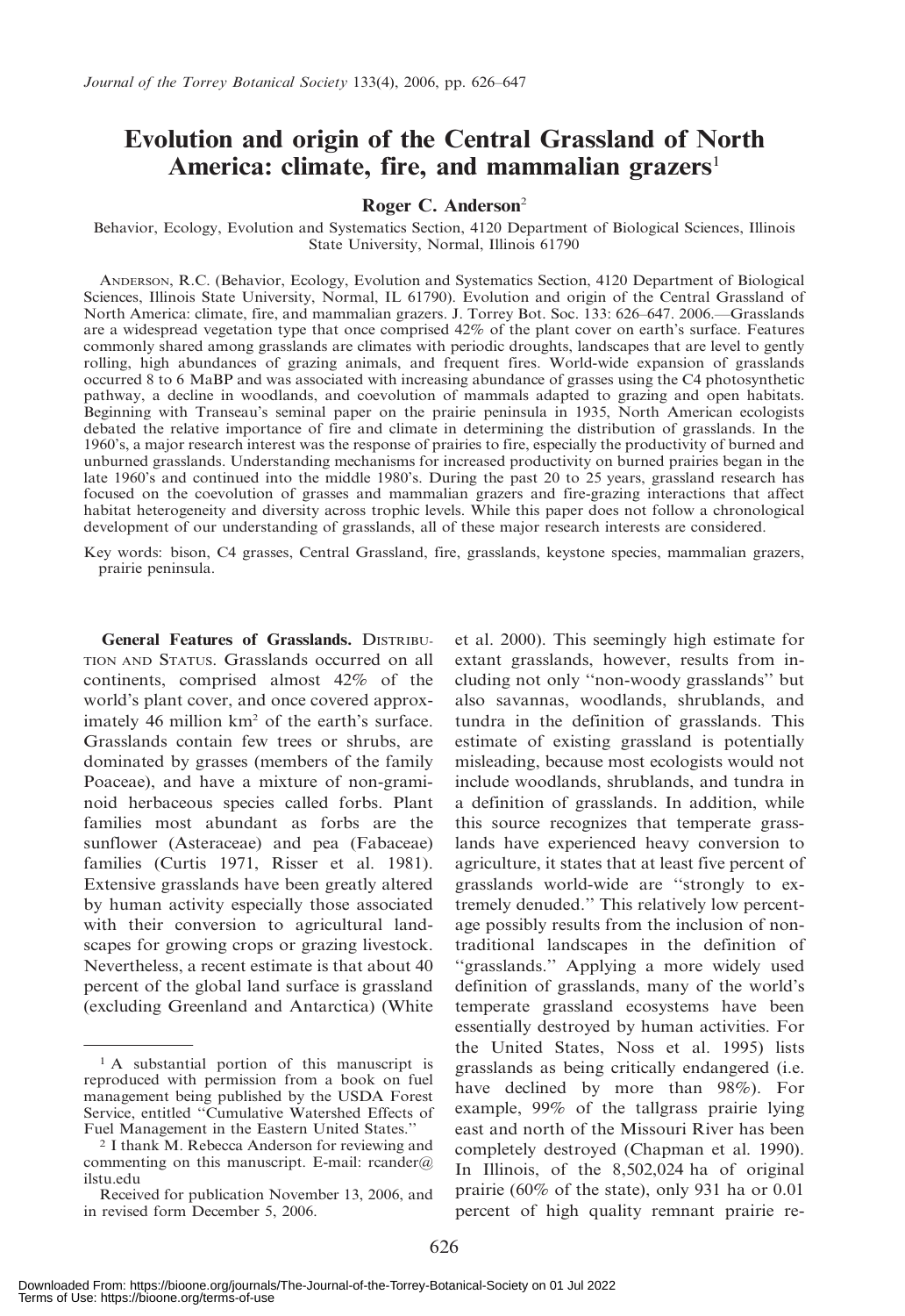mains (Robertson et al. 1997). In this review, I summarize the results of more than fifty years of research studies of grassland ecosystems with a focus on the Central Grassland of North America. While these studies were conducted in a highly fragmented landscape, some on prairies that are ten hectares or less in size, they provide an overview of the structure and function of the historic grassland ecosystem, which none of the researchers experienced, and provide insight into how they might be restored.

One of the most marvelous sights of my whole life, unsurpassed in my travels in nearly all parts of the world, was that of the prairie in spring. Unfading are my memories of that waving rippling sea of lavender, when the wild sweet william, a species of phlox two or three feet in height was in full flower. It stretched away in the distance farther than the eye could reach…As the sea of phlox faded it was succeeded by another marvelous flower bed of nature's planting, and this in turn by others until mid-summer was reached…(Herre 1940).

CLIMATE. No single climate characterizes grasslands and they occur in areas of the earth that receive as little as 200 mm of precipitation annually to areas that receive 1300 mm annually, and in areas where mean annual temperatures vary from  $0-30^{\circ}$ C (Sauer 1950, Risser et al. 1981, Oesterheld et al. 1999). Grasslands are not necessarily treeless and they are transitional to savannas that are characterized by higher densities of drought-tolerant, fire-resistant trees than grasslands. The ratio of trees/grass increases as precipitation increases (Curtis 1971, Anderson and Bowles 1999, Oesterheld et al. 1999) and in landscapes receiving more than 650 mm of precipitation there is a trend for increasing cover of woody species with ''long-term fire exclusion'' (Sankaran et al. 2004). In areas of low precipitation, grasslands grade into desert communities. Common features found among grasslands include: climates with periodic droughts, frequent fires, occurrence on landscapes that are level to gently rolling, and an abundance of grazing animals (Saur 1950, Risser et al. 1981, Anderson 1982, Anderson 1990).

DROUGHT, FIRE, AND GRAZING ANIMALS. Grassland plants evolved under the influence of periodic droughts, frequent burning, and grazing animals and are adapted to all three (Gleason 1922, Anderson 1990). This adaptation for grasses is manifested in their ability to die down to underground organs and only expose dead tops above ground (Gleason 1922). Grasses can escape drought by having growing tips beneath soil that are not exposed to desiccation. Prairie fires have a narrow flame width and move relatively rapidly and, because the soil is a good insulator, there is little penetration of heat into the soil beyond a few mm below the surface (Anderson 1982). Consequently, the growing points of prairie plants below the ground surface are protected from the heat of the fire and also from grazing. Grazers can remove aboveground tissues, but new shoots can emerge from belowground once the grazing pressure is removed (Tainton and Mentis 1984).

The adaptation of grasses to fire, drought, and grazing animals may represent a preadaptation of grasses to one or more of these factors; however, grasses and herbivores likely co-evolved based on other features of grasses. The post-Miocene expansion of grasslands and savannas worldwide was associated with the adaptive radiation of large mammals adapted to grazing (Stebbins 1981, Anderson 1982, 1990; Axelrod 1985, McNaughton 1993, Oesterheld et al. 1999). Adaptive responses of grasses to herbivores that reflect a coevolutionary relationship between grazers and grasses includes the presence of silica in epidermal cells of grasses, perennating organs below ground level, and aboveground production in excess of that which decomposes in a single year (Stebbins 1981, Anderson 1982, 1990).

The widespread expansion of grassland is associated with the appearance of the C4 photosynthetic pathway. The C4 photosynthetic pathway provides an advantage over the more common C3 pathway because it provides higher quantum yields for carbon dioxide uptake under conditions of high irradiance and temperature. The C4 photosynthesis is also favored over C3 photosynthesis when the concentration of atmospheric carbon dioxide is below 500 ppmV (Cerling et al. 1997, Ehleringer et al. 1997, 2002). During the Mesozoic, carbon dioxide concentrations were thought to be greater than 1000 ppmV. However, in the early Miocene or late Oligocene (Kellogg 1999), perhaps 20–25 MaBP, decline in atmospheric carbon dioxide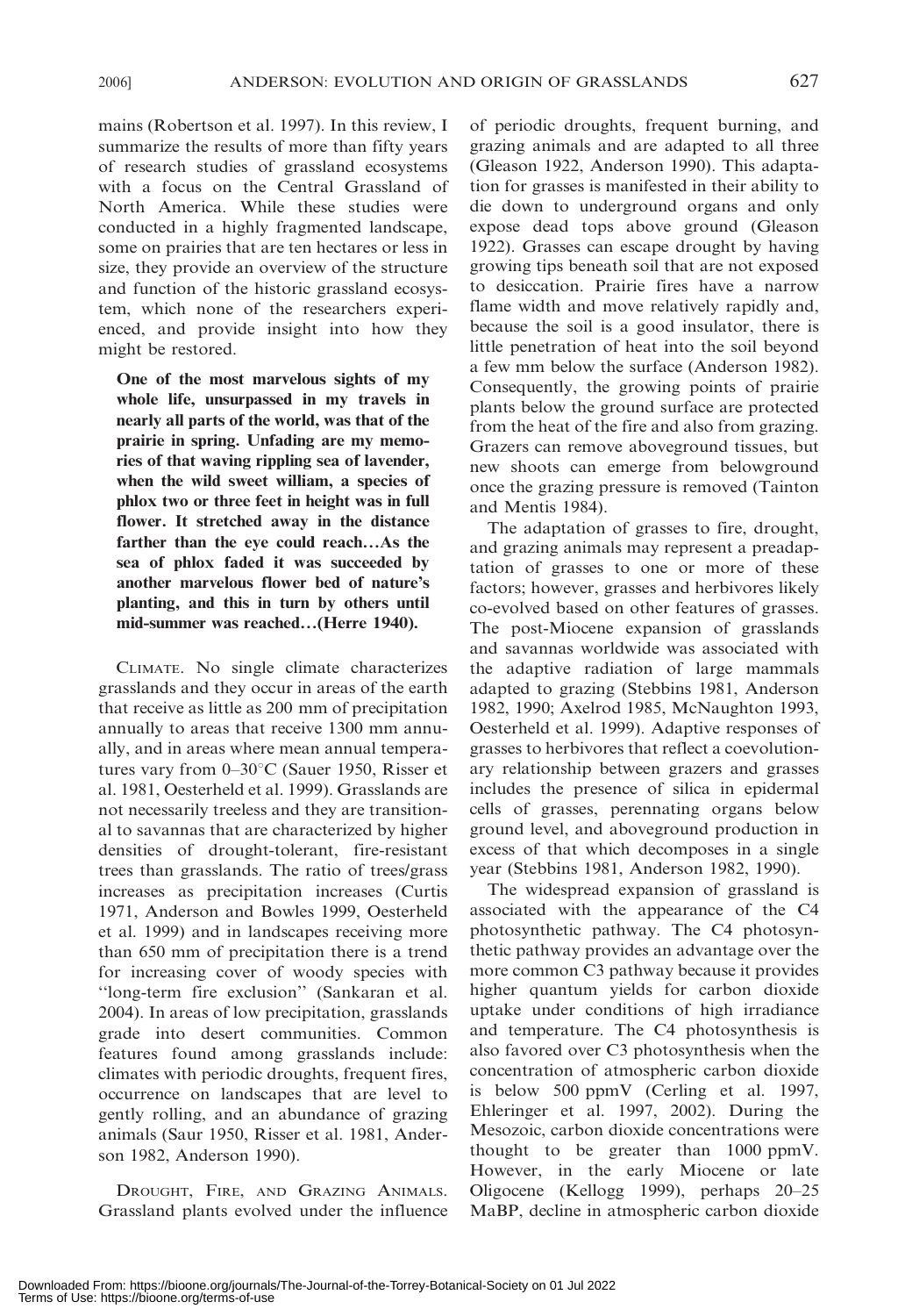favored evolution of C4 plants in moist tropical and subtropical regions (Ehleringer et al. 1997). This photosynthetic pathway is found in less than 2% of all flowering plants but approximately one-half of the 10,000 species of grasses and sedges use this pathway. While C4 plants are a small percentage of flowering plants, they contribute 25% of total global productivity, largely due to monocots in grasslands (Eherlinger et al. 2002).

Accelerated development of C4 grasslands world-wide occurred during the Miocene-Pliocene transition (8-6 MaBP) when aridity increased world-wide associated with the expansion of the Antarctic Ice Sheet and atmospheric carbon dioxide was below 500 ppmV. During this period of time, the area occupied by forest and woodlands declined and there was an explosive evolution of grasses and forbs (Cerling et al. 1997, Ehleringer et al. 1997, 2002). However, Keeley and Rundel (2005) posit that the conversion of forest to C4 grassland four to seven MaBP was not directly due to a decline in atmospheric carbon dioxide or increased aridity, but rather to a climate change that encouraged fire. Under the new climatic conditions a warm moist growing season resulted in high biomass production that was converted into combustible fuels by a pronounced dry season. This monsoon climate likely would be accompanied by frequent lightning strikes at the end of the dry season. In the Keeley-Rundel (2005) model, fire would have been a primary driver, as it is today, in the conversion of forest to grasslands and the maintenance of grasslands.

Expansion of open grassland and savanna habitats was associated with increased fossilized silica bodies in the epidermis of grasses, which provide protection against grazing. Concomitantly, there was an increase in mammalian fossils with high-crowned teeth (hypsodonty) adapted to grazing (Stebbins 1981, Axelrod 1985) and evolution of animals with more cursorial (running) and saltational (jumping) body forms.

The North American Grassland. Grasslands of North America constitute a diverse assemblage of vegetation types that occur under a wide range of climatic conditions and covered about 15% of the continent (Fig. 1). These grasslands are referred to as *prairies*, a French word meaning meadow or field, which was used by early French explorers to describe the extensive grasslands of North America (Curtis 1971, Risser et al. 1981). Along a north-south gradient, grasslands extended from desert grasslands of southwestern United States and northern and central Mexico to mixedgrass prairies of the Canadian Provinces of Alberta, Saskatchewan, and Manitoba (Risser et al. 1981). Across this gradient mean annual temperatures vary from  $2.8^{\circ}$ C at Regina, Canada in the northern mixedgrass prairie to  $22.6^{\circ}$ C in Monterrey, Mexico at the edge of Chihuahuan Desert grasslands. From south to north along the eastern edge of grasslands lying east of the Rocky Mountains, precipitation varies from about 250 mm in southeast Texas to 750– 1000 mm in Indiana (Risser et al. 1981).

Central Grassland of North America. GEOGRAPHIC VARIATION. This papers focuses on the Central Grassland of North American, which was a large triangular shaped grassland whose base extended from the Canadian provinces of Alberta and Saskatchewan southward along the eastern foothills of the Rocky Mountains and then to southeastern Texas (Outlined in Figure 1). The point of the triangle extended well into the Midwest in southwestern Wisconsin, Illinois, and western Indiana, with scattered outliers in Michigan, Ohio, and Kentucky. This area includes the grasslands of the twelve Great Plains states, and those grasslands described above lying east of the Mississippi River. Precipitation increases from west to east in this grassland from 260–1200 mm and across a north-south gradient annual temperature ranges from 3–  $22^{\circ}$ C (Sala et al. 1988).

Ecologists traditionally have divided the grassland into three sectors based on height of the native grasses, which is a function of annual precipitation: a western shortgrass prairie (260–375 mm precipitation), the eastern tallgrass prairie or ''True Prairie,'' (625– 1200 mm precipitation), and between the two the mid- or mixedgrass prairie (375–625 mm precipitation) (Fig. 1). Shortgrass prairie occupies an area dominated by grasses that are 0.3–0.5 m tall, which includes buffalo grass (Buchloe dactyloides), blue grama (Bouteloua gracilis), and side oats (B. curtipendula) and hairy (B. hirsuta) grama grasses. Big bluestem (Andropogon gerardii), Indian grass (Sorghastrum nutans), switchgrass (Panicum virgatum), and little bluestem (Schzachyrium scoparium)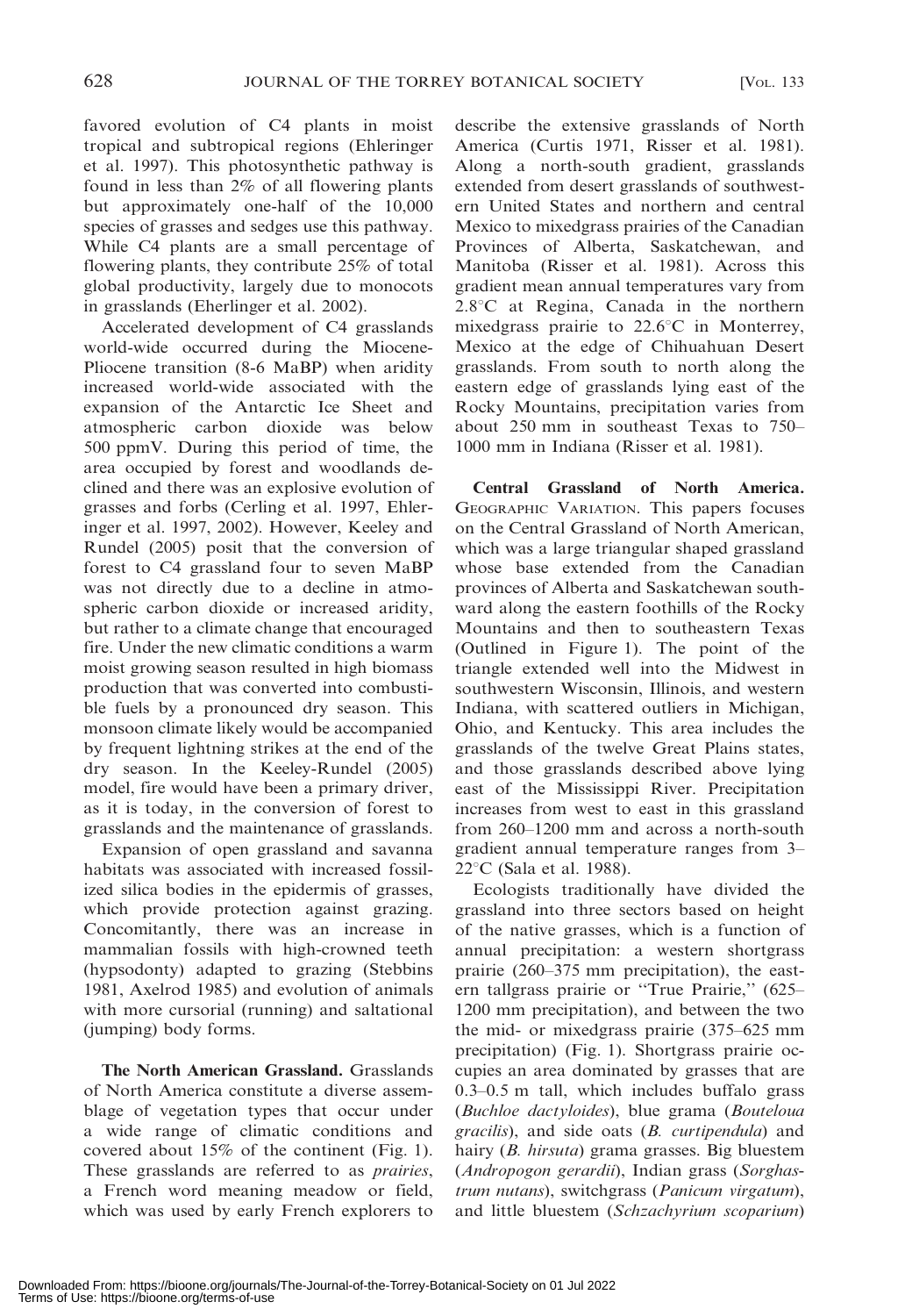

FIG. 1. The distribution of the major grasslands of North America and the air masses that influence the climate of the Central Grassland. The location of the Central Grassland is outlined. Adapted from Risser et al. 1981 and Anderson 1990. Reprinted from Anderson 1990 with permission of the University of Oklahoma Press.

are dominant species in the tallgrass prairie and reach heights of 1.8–2.4 m. The mixedgrass or midgrass prairie is dominated by species that are 0.8–1.2 m tall and includes little bluestem, western wheatgrass (Pascopyrum smithii), and green needle grass (Nassella viridula). In the mixedgrass prairie, tallgrass prairie species occur in depressed areas that are moister than upland sites resulting in a mixture of tall- and midgrass prairie species, which gives the midgrass prairie region its alternate designation of mixedgrass prairie. Across the Central Grassland, species composition and abundance varies continuously and there are no sharp divisions between these arbitrarily designated grassland regions.

VARIATION WITHIN A GEOGRAPHICAL REGION. Within each of the major regions of the Central Grassland there are different types of prairie as a function of soil, aspect, slope position and other factors. A primary factor causing these varied vegetation patterns is availability of soil moisture as a function of variation in soils and topographic features (Curtis 1971, Nelson and Anderson 1983, Umbanhowar 1992, Corbett and Anderson 2006). For example, there are approximately 930 hectares of high quality remnant prairie in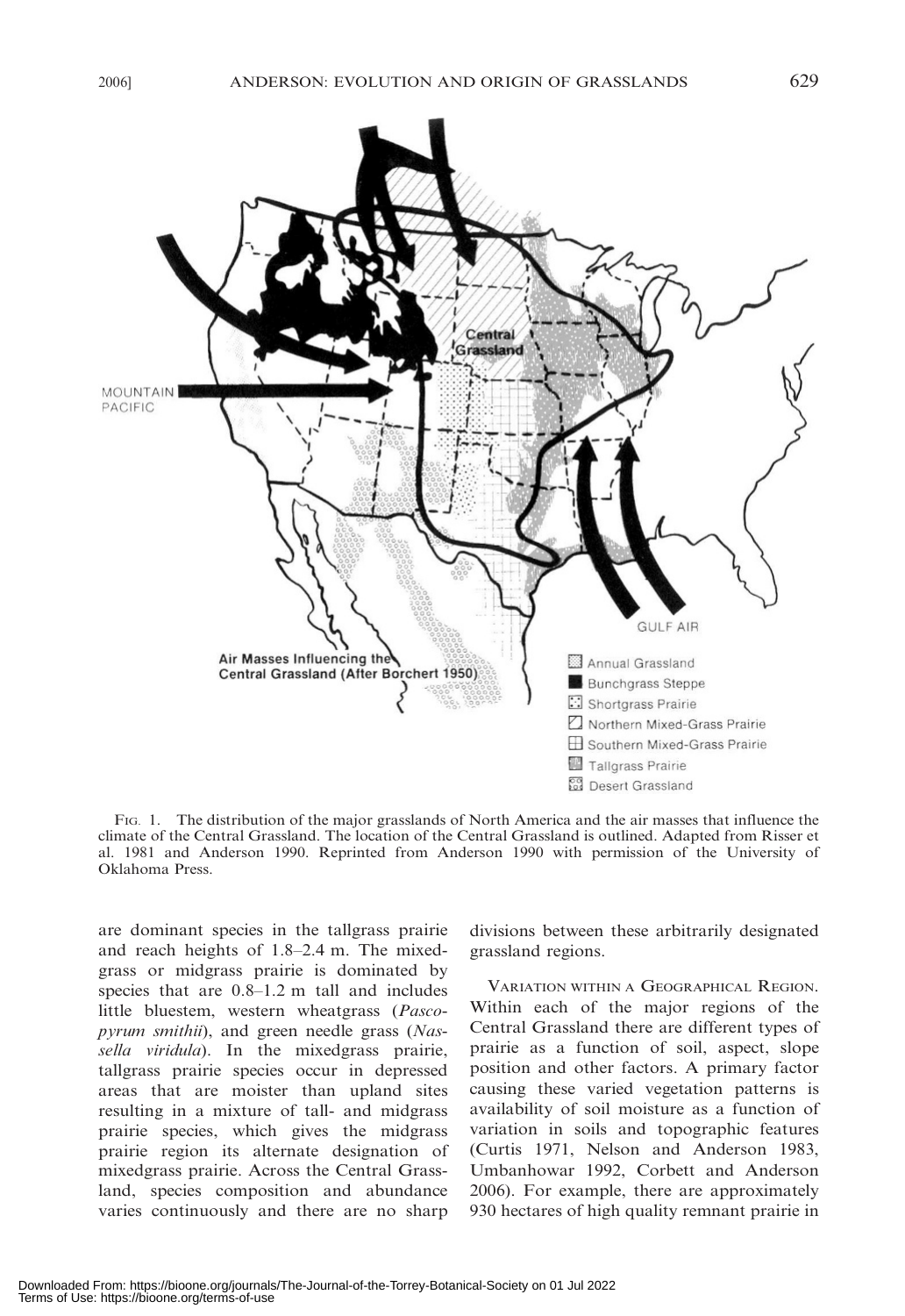Table 1. Leading species in six community types for species with mean  $(\pm S\vec{E})$  quadrat frequency at least 2.0%. Letters after species names indicate its modal community in Wisconsin (Curtis 1971), PD= dry prairie,  $PDM = dry$  mesic prairie,  $PM =$  mesic prairie,  $PWM =$  wet mesic prairie,  $PW =$  wet prairie,  $DUN =$  dune, OB = oak barren, CG = cedar glade,  $\overline{SB}$  = sand barren, FN = fen, SS = southern sedge meadow, ND = Northern Dry Forest (Modified from Corbett and Anderson 2001, 2006).

| Community type species       | Dry sand      | Gravel/sand Hill prairie                     |               | Gravel/dry<br>dolomite | Mesic/dry<br>mesic | Wet/wet<br>dolomite |
|------------------------------|---------------|----------------------------------------------|---------------|------------------------|--------------------|---------------------|
| Schizachyrium scoparium PD   |               | $16.9 \pm 1.5$ $17.3 \pm 2.9$ $15.4 \pm 0.7$ |               | $11.6 \pm 1.4$         | $3.6 \pm 0.4$      |                     |
| Optunia humifusa CG          | $8.4 \pm 1.8$ |                                              |               |                        |                    |                     |
| Ambrosia psilostachya SB     | $6.7 \pm 2.2$ |                                              |               |                        |                    |                     |
| Calamovilfa longifolia DUN   | $3.9 \pm 2.0$ |                                              |               |                        |                    |                     |
| Panicum oligosanthes PDM     | $3.3 \pm 1.7$ | $2.4 \pm 1.6$                                |               |                        |                    |                     |
| Tephrosia virginiana OB      | $3.3 \pm 1.7$ |                                              |               |                        |                    |                     |
| Bouteloua hirsuta CG         | $2.3 \pm 1.5$ |                                              |               |                        |                    |                     |
| Stipa spartea PDM            | $2.0 \pm 1.0$ | $4.4 \pm 2.4$                                |               | $4.5 \pm 1.0$          |                    |                     |
| Euphorbia corollata OB       |               | $5.4 \pm 2.0$                                |               |                        | $3.6 \pm 0.4$      |                     |
| Echinacea pallida PM         |               | $3.1 \pm 2.0$                                |               | $3.4 \pm 0.6$          |                    |                     |
| Lithospermum caroliniense SB |               | $2.7 \pm 2.2$                                |               |                        |                    |                     |
| Koeleria cristata SB         |               | $2.5 \pm 2.0$                                |               |                        |                    |                     |
| Callirhoe triangulata PDM    |               | $2.3 \pm 1.6$                                |               |                        |                    |                     |
| Bouteloua curtipendula PD    |               |                                              | $9.1 \pm 0.8$ | $3.8 \pm 0.8$          |                    |                     |
| Sorghastrum nutans PDM       |               |                                              | $4.5 \pm 0.7$ | $4.4 \pm 0.4$          |                    |                     |
| Dalea purpurea DP            |               | $2.2 \pm 2.2$                                | $4.5 \pm 0.4$ |                        |                    |                     |
| Euphorbia corollata OB       |               |                                              | $4.1 \pm 0.4$ | $4.6 \pm 0.7$          |                    |                     |
| Solidago nemoralis DP        |               |                                              | $3.6 \pm 0.5$ |                        |                    |                     |
| Psoralea tenuiflora          |               |                                              | $2.8 \pm 0.4$ |                        |                    |                     |
| Aster azreus DMP             |               |                                              | $2.5 \pm 0.5$ |                        |                    |                     |
| Amorpha canescens DP         |               |                                              | $2.3 \pm 0.4$ | $3.6 \pm 0.7$          |                    |                     |
| Sporobolus heterolepis DP    |               |                                              |               | $3.0 \pm 0.6$          | $3.0 \pm 0.4$      |                     |
| Rosa caroliniana             |               |                                              |               | $2.5 \pm 0.6$          | $2.4 \pm 0.3$      |                     |
| Aster ericoides PDM          |               |                                              |               | $2.3 \pm 0.6$          | $3.6 \pm 0.4$      |                     |
| Andropogon gerardii PM       |               |                                              |               |                        | $5.0 \pm 0.5$      | $2.5 \pm 0.7$       |
| Fragaria virginiana ND       |               |                                              |               |                        | $2.2 \pm 0.3$      | $2.7 \pm 0.8$       |
| Carex sp.                    |               |                                              |               |                        |                    | $6.3 \pm 1.8$       |
| Solidago gigantea PW         |               |                                              |               |                        |                    | $4.3 \pm 0.9$       |
| Pycnanthemum virginianum     |               |                                              |               |                        |                    | $3.7 \pm 0.8$       |
| PWM                          |               |                                              |               |                        |                    |                     |
| Calamagrostis canadensis FN  |               |                                              |               |                        |                    | $3.5 \pm 1.5$       |
| Spartina pectinata PW        |               |                                              |               |                        |                    | $3.2 \pm 0.8$       |
| Carex stricta SS             |               |                                              |               |                        |                    | $2.2 \pm 2.1$       |
| Helianthus grossesserrratus  |               |                                              |               |                        |                    | $2.7 \pm 1.1$       |
| PWM                          |               |                                              |               |                        |                    |                     |
| Solidago riddellii FN        |               |                                              |               |                        |                    | $2.7 \pm 0.9$       |

Illinois representing diverse habitat types differing in topography and substrate. Dry prairies includes hill and bluff prairies that often occupy west or southwest facing slopes overlooking rivers with loess or glacial drift derived soils (Evers 1955). Dry prairies also occur on deep sand deposits or on dolomitic or gravel substrates with shallow stony soils. Additionally, there are wet-mesic to wet prairies on loess-derived, till-derived, or dolomite-containing substrates (Table 1). Historically, the most common prairie types were mesic and wet prairies covering as much as 55% of the state (Fehrenbacher et al. 1968), although most of these prairies have been converted to agricultural or urban uses.

CLIMATE OF THE CENTRAL GRASSLAND. Major Air Mass Systems. The climate of the Central Grassland is influenced by three primary air mass systems (Fig. 1): Polar, Gulf, and Mountain Pacific (Borchert 1950, Bryson and Hare 1974, Risser et al. 1981). The Polar Air Mass influence is reflected in part by the increased snow cover and decreasing temperatures from south to north within the Central Grassland (Risser et al. 1981) and the resultant northsouth variations in vegetation patterns (Risser et al. 1982, Kebart and Anderson 1987, Diamond and Smeins 1988). Gulf and Mountain Pacific Air Masses are most important in determining the east-west variation in the Central Grassland. The Gulf Air Mass origi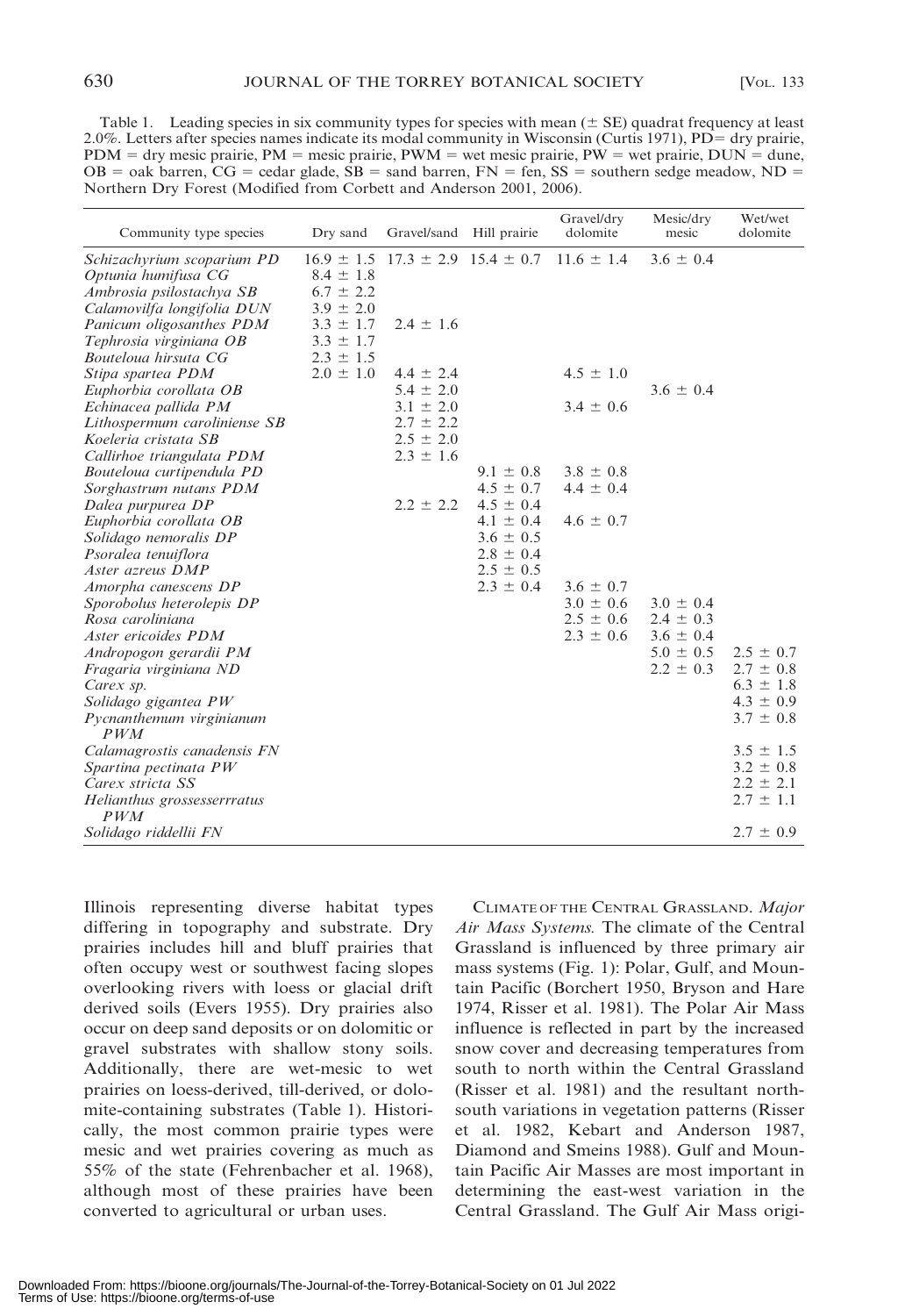nates in the Gulf of Mexico. As the Gulf Mass moves northward into the eastern sector of the Central Grassland it brings humid air and often is associated with precipitation when it encounters cooler air or generates moisture for convectional storms. The Mountain Pacific Air Mass arrives on the west coast as a humid air mass. However, as it progresses eastward the air mass passes over several western mountain ranges (Coastal, Sierra, and Rocky mountains). As the air mass rises, it cools adiabatically, and gives up much of its moisture as orographic precipitation. The air mass is compressed by an increasing volume of atmosphere as it descends to lower elevations on the east side of the Rocky Mountains, causing the air mass to become warmer and more arid as it spills out into the Great Plains. Thus, the Central Grassland occurs in the rain shadow of the western mountains.

From west to east in the Central Grassland, the frequency of the Pacific Air Mass decreases and the frequency of the Gulf Air Mass increases. Associated with the change in air mass frequency, mean annual precipitation, periodic droughts, and periods of low humidity during summer decrease from west to east in the grassland (Transeau 1935, Borchert 1950, Bryson and Hare 1974, Risser et al. 1981). This west-east climatic variation causes the changes in vegetation from the foothills of the Rocky Mountains to the Midwestern United States that results in the short-, mixedand tallgrass prairies. Annual net primary production is also affected by this climatic gradient and in years of average precipitation varies from 150–600 g  $m^{-2}$  from west to east in the Central Grassland (Sala et al. 1988).

Pleistocene History. While grasslands may have been present on the North American continent for 20 million years (Weaver 1968, Risser et al. 1981, Axelrod 1985, Benedict et al. 1996), the Central Grassland is of relatively recent origin. During the Pleistocene, climate change and the continental ice sheet caused destruction of the mid-continent grassland or its replacement by other vegetation types. At the peak of Wisconsin glaciation (18,000 YBP), most of the Central Grassland was dominated by spruce and jack pine forest or covered with glacial ice. During the early Holocene, 10,000 YRBP, grasslands or oak savanna occurred in much of the current central grasslands, except for the eastern-most

extension into the Midwest that was oakhickory forest (Delcourt and Delcourt 1981). In the eastern tallgrass prairie, prairie and savanna replaced oak-hickory forest during the warm, dry period of the Hypsithermal, which was accompanied by an increase in fire frequency, beginning about 8,000 YBP and ending 5,000–3,500 YBP depending upon location (Delcourt and Delcourt 1981, King 1981, Winkler et al. 1986, Winkler 1995, 1997, Baker et al. 1996, Anderson 1998). Using Illinois to illustrate changes in climate and vegetation during the Holocene, the drying trend of the Hypsithermal began about 8,700– 7,900 YBP. A few hundred years later prairie was present in central Illinois. At the same time as prairie influx into central Illinois, mesic forest was replaced by oak-hickory forest in northern Illinois. At the peak of the Hypsithermal in Illinois (8,000–6,000 YBP) prairies occupied most of the state (King 1981). A similar pattern of vegetational change occurred in northeastern Iowa (Baker et al. 1996) and southern Wisconsin (Winkler et al. 1986, Winkler 1995, 1997), but the timing was somewhat different (Anderson 1998).

According to Axelrod (1985) the recent origin of the Central Grassland is indicated by the occurrence of most of its species in forest and woodlands, presence of few endemic plants (Wells 1970a) insects, (Ross 1970) or birds (Mengel 1970, Risser et al. 1981), the relict occurrence of a variety of tree species throughout the region, and the current invasion of woody plants into the grassland. Benedict et al. (1996) indicate that, among mammals, true grassland species comprise only 11.6% of those occurring on the central and northern plains and only 5.3% of North American bird species evolved on prairies (Knopf 1996). Similarly, many of the grass species that occur in the central grassland evolved in eastern forest openings, the southwest deserts or in mountain meadows (Gleason 1922, Risser et al. 1981).

The Prairie Peninsula. LOCATION AND ORIGIN. Near the Mississippi River and eastward in the Central Grassland the climate becomes increasingly favorable for trees. The wedge-like extension of the grassland into the Midwestern United States is called the prairie peninsula, because it is a peninsula of grass extending into a forested region (Fig. 2) (Transeau 1935). Annually, this region receives 750–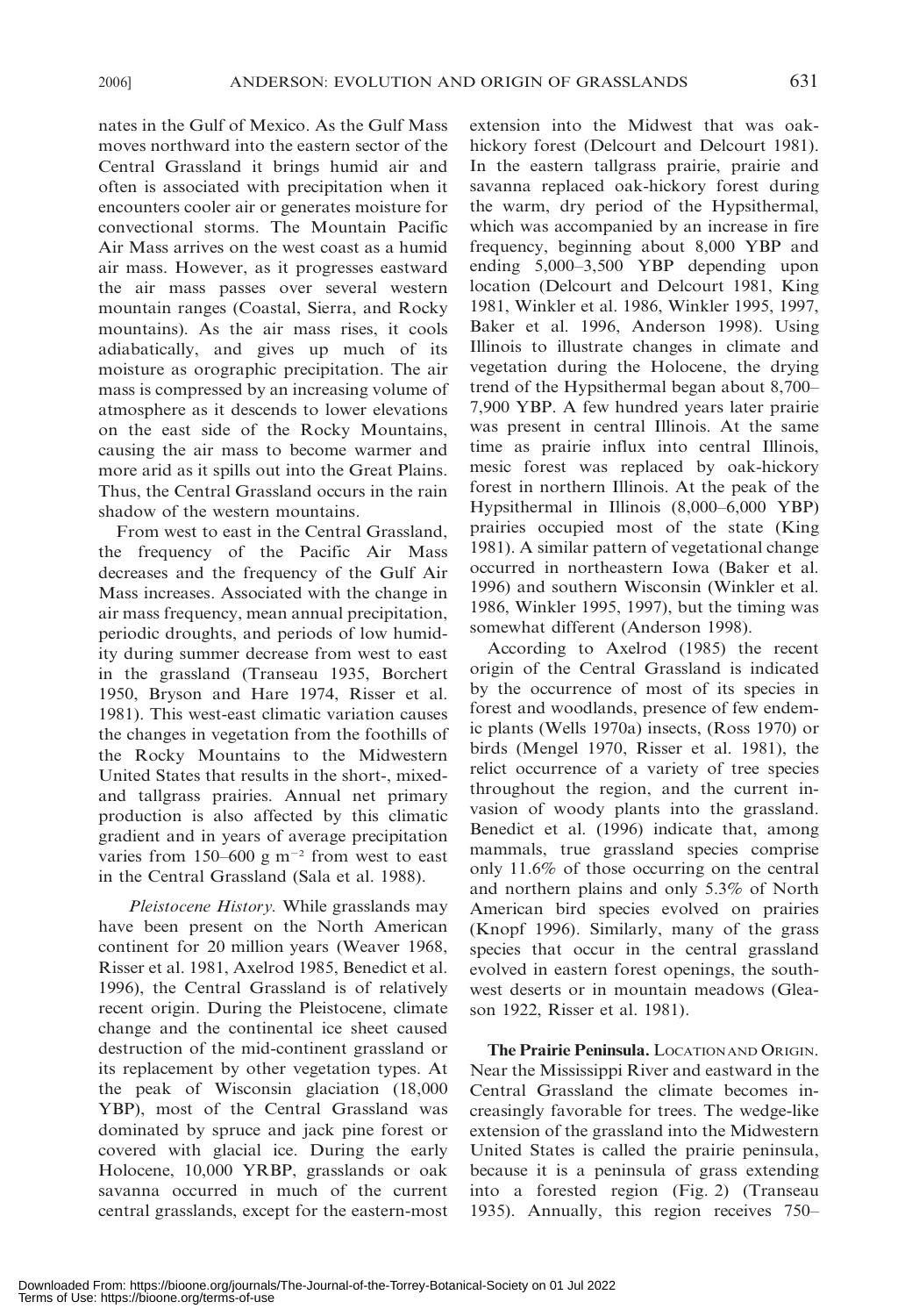

FIG. 2. The prairie peninsula from Transeau 1935 with permission from the Ecological Society of America.

1200 mm of precipitation, a climate capable of supporting forest. Historically, ecologists have debated why this area had grasslands rather than forest (Transeau 1935, Curtis 1971). Several general hypotheses emerged to explain this vegetational pattern. One hypothesis focused on the importance of climate as a primary determinate of vegetation patterns. The other hypotheses posited that fires set by Native Americans or soil conditions were responsible for absence of trees.

CLIMATE EFFECTS. Transeau (1935) reasoned that climatic extremes were more important than averages in determining the distribution of organisms. He demonstrated that the prairie peninsula has periodic droughts when there is essentially a shifting of the drier western climatic conditions eastward into the prairie peninsula. These periodic droughts would favor the prairie and set back the forest. Indeed, during the droughts of the 1930's, trees experienced high rates of mortality in the prairie peninsula (Albertson and Weaver 1945). Transeau (1935) noted that there was a loss of trees from upland sites during the droughts of the 1930's and their retreat to sheltered locations adjacent to streams. Seedlings are strongly affected by drought and competition from grasses directly and indirectly through production of flammable, finely divided fuels that encourage the spread of fire (Anderson 1990, Sankaran et al. 2004).

DROUGHT AND ROOTING DEPTH. The differential effects of drought on prairie grasses and trees have been explained by the root growth forms of the two groups of plants. In tallgrass prairie in Missouri, 80% of the root mass occurred in the upper 25 cm of soil (Dahlman and Kucera 1965), and similar results were reported by other investigators (Zink and Weaver 1946, Old 1969, Bartos and Jameson 1974, Risser et al. 1981). Although prairie plants have most of their roots in the upper layers of the soil, many prairie plants have deep root penetration (Rooting Depth for 14 grasses and 15 forbs, Range  $= 0.5-7$  m, mean  $\pm$  SE = 2.36  $\pm$  0.24 m, original data from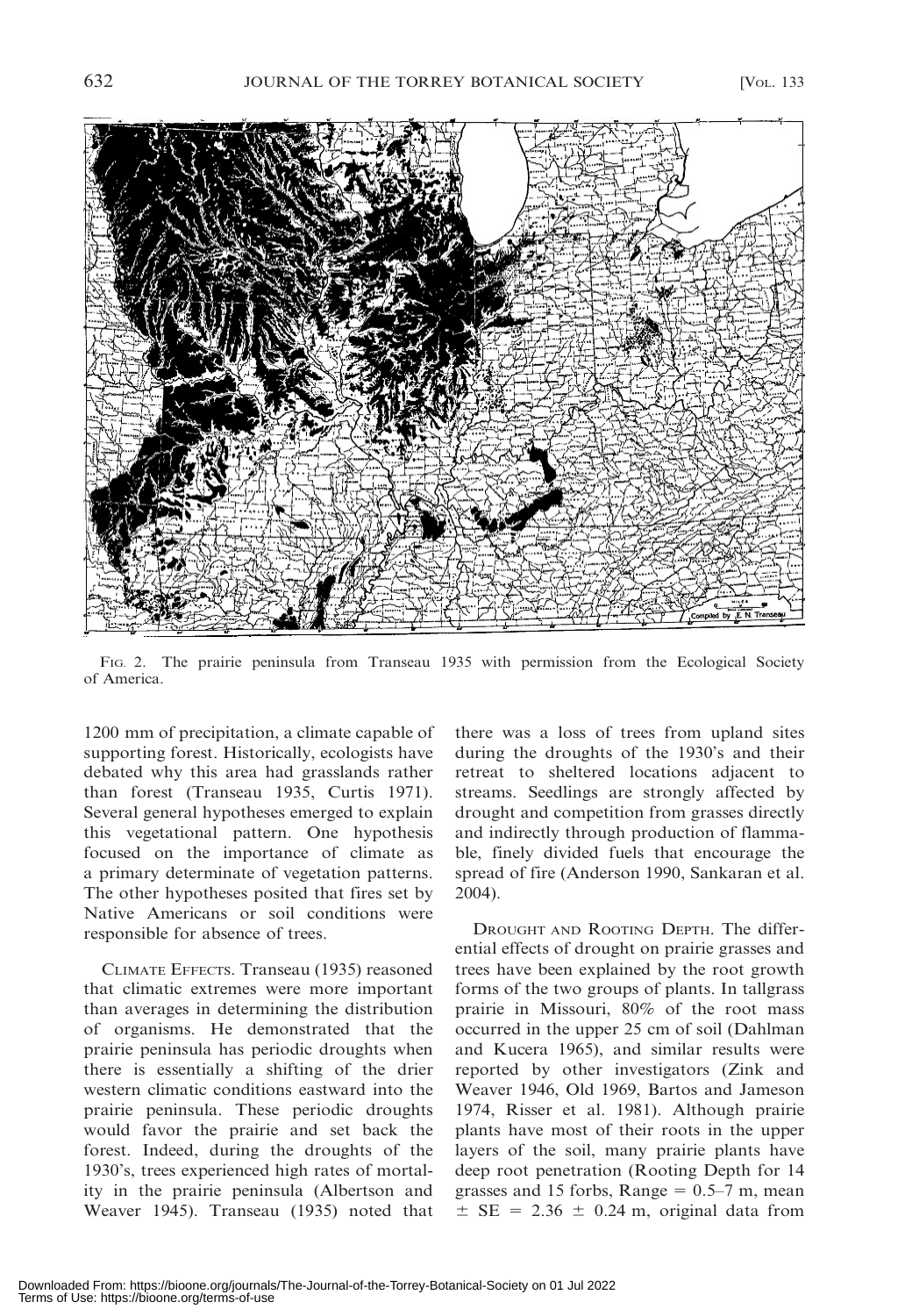Weaver 1954, recalculated by Risser et al. 1981). Scholes and Archer (1997) suggest that in habitats with grasses, available evidence suggests maximum rooting depth of trees is generally greater than that of grasses. They also note that trees and grasses have the maximum amount of their root mass in the upper soil layers. Nevertheless, grasses may be

are trees (Schimper 1903, Walter 1971). Britton and Messenger (1969) suggested that droughts that do not permit recharge of deep soil moisture are more detrimental to trees than grasses. Grasses can take advantage of light showers that recharge the soil surface layers because of their diffuse root system that is concentrated in the upper portions of the soil. In the prairie peninsula, recharge of deep soil moisture usually occurs during the dormant season, because high rates of evapotranspiration during the growing season reduce the likelihood of deep soil moisture recharge. In the Midwest, areas that did not experience deep soil moisture recharge during the winter period of 1933–34 corresponded to the location of the prairie peninsula (Britton and Messenger 1969). This finding supports the hypothesis that drought is an important factor in determining the occurrence of the prairie peninsula.

less dependent upon deep soil moisture than

GRASS ADAPTATIONS TO DROUGHT. Morphological and Physiological Features. There are many morphological and physiological features that allow grasses to tolerate high moisture stress including (1) the occurrence of bulliform cells in leaves that cause them to enroll when they loose water, thereby reducing leaf surface area for transpiration, (2) utilization of the C4 or Hatch photosynthetic pathway that adapts plants to high temperatures, high levels of solar radiation, and periods of moisture stress. The C4 plants have high water use efficiency, stomatal sensitivity to water loss, and photosynthetic rates, and the ability to grow under conditions of low soil-water potential (Ares 1976, Briske and Wilson 1978). While many of the dominant grasses in the Central Grassland are C4 grasses, including Indian grass, big bluestem, switchgrass, little bluestem, sideoats and hairy grama grasses, there are many species of C3 grasses that dominate some prairies. The C3 plants only use the Calvin Cycle in dark fixation of carbon dioxide, maximize growth under cool moist conditions and are known as ''cool season grasses.'' The C3 grasses have lower water use efficiency, photosynthetic rates, and photosynthetic temperature optima and saturation levels for solar radiation, but higher rates of photorespiration and higher  $CO<sub>2</sub>$  compensation points than C4 plants.

Seasonal separation of C3 and C4 grasses. In North America, the primary separation of C4 and C3 grass is related to temperature (Terri and Stowe 1976). Where daytime growing season temperatures are below  $22^{\circ}$ C, C3 plants should dominate and where growing season temperatures are above  $30^{\circ}$ C, with adequate soil moisture, C4 plants should predominate (Ehleringer et al. 1997). On a latitudinal gradient, C4 plants should have a higher quantum yield for carbon dioxide fixation than C3 plants at latitudes less than about  $45^\circ$  and C3 plants should have higher quantum yield above that latitude (Ehleringer 1978). Where the two groups of grasses grow together in the Central Grassland, the C3 grasses, e.g. wild rye, (Elymus canadensis), Western wheatgrass (Pascopyrum smithii), green needlegrass (Nassella viridula), porcupine grass (Hesperostipa spartea), and prairie Junegrass (Koeleria macrantha), grow in the spring and early summer, whereas the C4 grasses (e.g., big bluestem, Indian grass, switchgrass, little bluestem, hairy and sideoats grama grasses) begin growth later than the C3 grasses and maximize growth in mid-summer. Even though the C4 grasses are more drought tolerant than C3 grasses, during the drought of the 1930's western wheatgrass increased its abundance more than many C4 grasses. During several years it was able to utilize moisture that was available in the early spring that was then unavailable to the later growing C4 grasses (Weaver 1968, Monson et al. 1982).

FIRE AS A FACTOR. Climate and fire in the Holocene. Following the end of the Hypsithermal the prairie peninsula climate became cooler and moister and more favorable for trees. Following this climatic change, stabilization of the vegetation in the prairie peninsula is thought to be due to fires set by Native Americans and occasional lightning strikes in a climate that could support prairie, savanna, or forest (Curtis 1971, Anderson 1990, 1991a, 1998).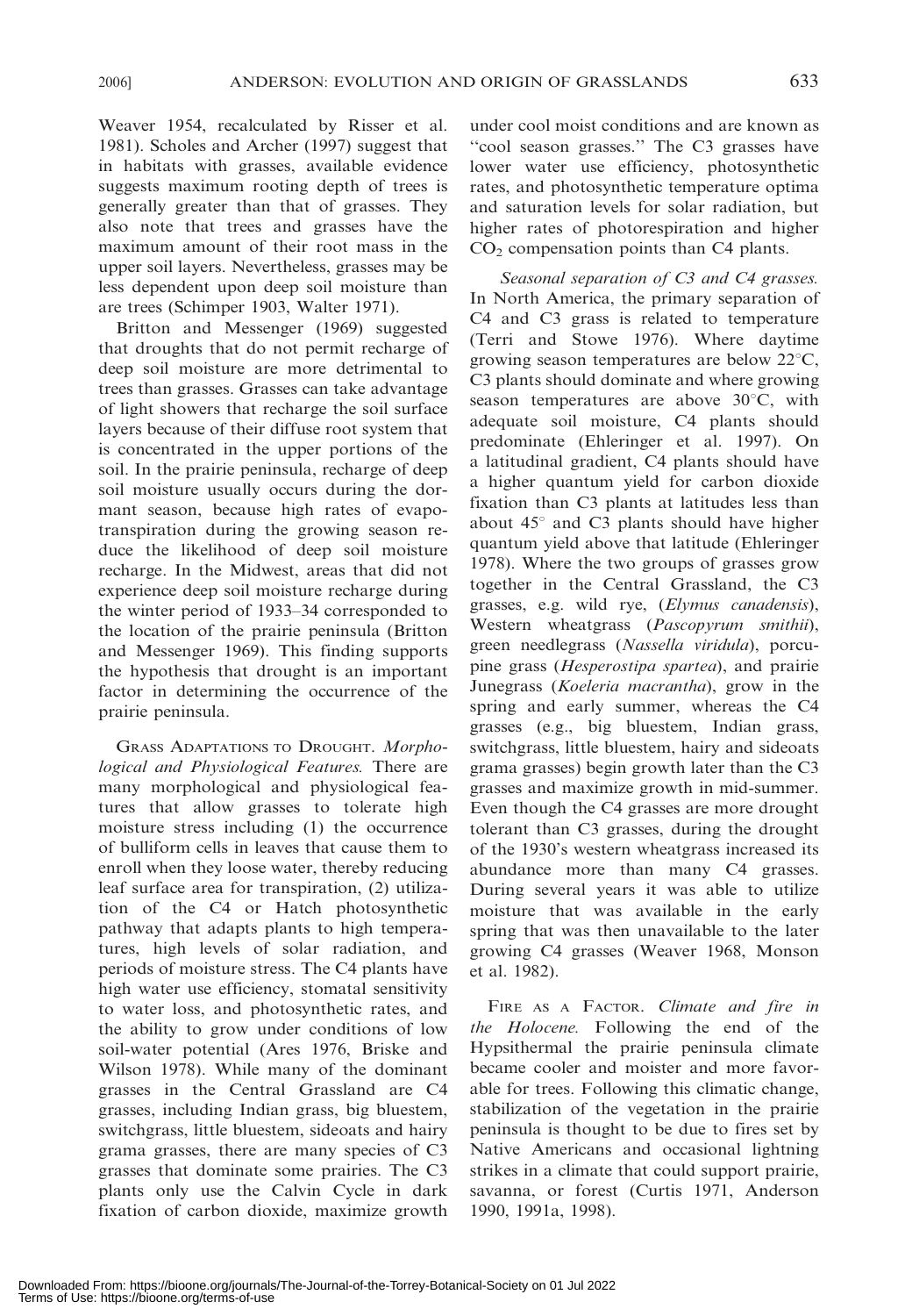Again fire has killed the trees over wide areas on which grass was growing, exhibiting before our eyes nature's simple method of converting woodland into prairie. The reverse process is just as simple. When prairies are no longer swept over by fire, timber springs up, reconverting prairie into woodland. Grass, with fire as its ally, can beat timber. Timber can beat grass when it has no fire to fight (Wight 1877).

Effect of fire on prairies and woody species. Prairie fires can reach temperatures of 83 to  $680^{\circ}$ C on the soil surface (Wright 1973, Wright and Bunting 1975, Rice and Parenti 1978). Gibson et al. (1990) reported that on Konza Prairie in Kansas fire temperatures varied from 166 to  $343^{\circ}$ C as a function of habitat, upland or lowland site, and time since last fire, all of which affected fuel loadings. As previously noted, prairie grasses are protected from fire because their growing points are located beneath the soil surface and there is little penetration of heat below the soil surface (Reichert and Reeder 1972, Anderson 1982). Fire is detrimental to trees because their aboveground growing points, shoot apical meristems and vascular cambium, are exposed and vulnerable to fire. Woody species can be killed by fire or their shoots destroyed. Even if woody plants resprout, they lose several years of growth, which reduces their competitiveness against grasses. Anderson and Brown (1986) reported that after a single fire in a forest adjacent to sand prairie in central Illinois, 34.1% of blackjack oak (Quercus marilandica) and black hickory (Carya texana) trees greater than 9.0 cm (dbh) suffered mortality during the first year following the fire, and 4.9% and 8.5% in the second and third years after the burn, respectively. Frequent fire and periodic droughts may have interacted to effectively control woody plant invasion into grasslands, especially on sites supporting mesic species, such as sugar maple (*Acer saccharum*), ashes (Fraxinus spp.), elms (Ulmus spp.), and basswood (*Tilia americana*) that are more susceptible to fire and droughts than oaks. Even if the trees resprout, browsing by elk and deer may have kept woody species from dominating grasslands (Anderson 1982). Sankaran et al. (2004) suggested that through fuel reduction grazers favor trees but browsers encourage grass.

After the first frost, in the autumn of 1835, had killed the millions of tons of grass west of us, we began at Pike River, to see the rising smoke at a distance. The Indians probably had fired the prairies as early as they could for hunting purposes. It was sometime in the latter part of September. We began to see the advancing fire toward evening on the prairie, three miles west of us; and before twelve o'clock it became a serious affair. The wind was from the south-west, and pretty strong, and the fire progressed rapidly… The roaring terror came through the woods with awful grandeur. Large trees, as well as all smaller vegetation, quickly fell before the ruthless invader. (Lothrop 1856).

Ignition by lightning and humans. Lightning as an ignition source was important in the western portion of the Central Grassland and can cause prairie fires during the growing season, if the vegetation is dry (Anderson 1982, Howe 1994a,b, Bragg 1995). In Nebraska, in the western portion of the tallgrass prairie, lightning fires averaged 138 per year between 1971 and 1975 and the historic fire season was from spring through fall. Grasslands in the Great Plains originated during the Holocene and Native Americans have been on the continent for the past 30,000 years (Bragg 1995). They used fire as a vegetation management tool for a variety of reasons including encouraging the growth of the prairie, preventing the encroachment of woody species into grasslands, as a tool for hunting, controlling insect, easing travel, and for other reasons (Stewart 1956, Curtis 1971, Pyne 1983, 1997, Anderson 1990, 1997). Consequently, lightning and Native Americans were both responsible for igniting grassland fires. There may have been frequent summer fires in the Great Plains, because Native Americans and lightning set summer fires (Devoto 1963). In the northern Great Plains, 85% of lighting caused fires occurred in June, July and August, whereas Native American set fires occurred in almost every month, but a majority were set in autumn and late summer (Higgins 1986, Ewing and Engle 1988). Summer fires are smaller those set during the dormant season and lightning set fires are often extinguished by rains associated with the storm that generated the lightning strikes (Bragg 1995).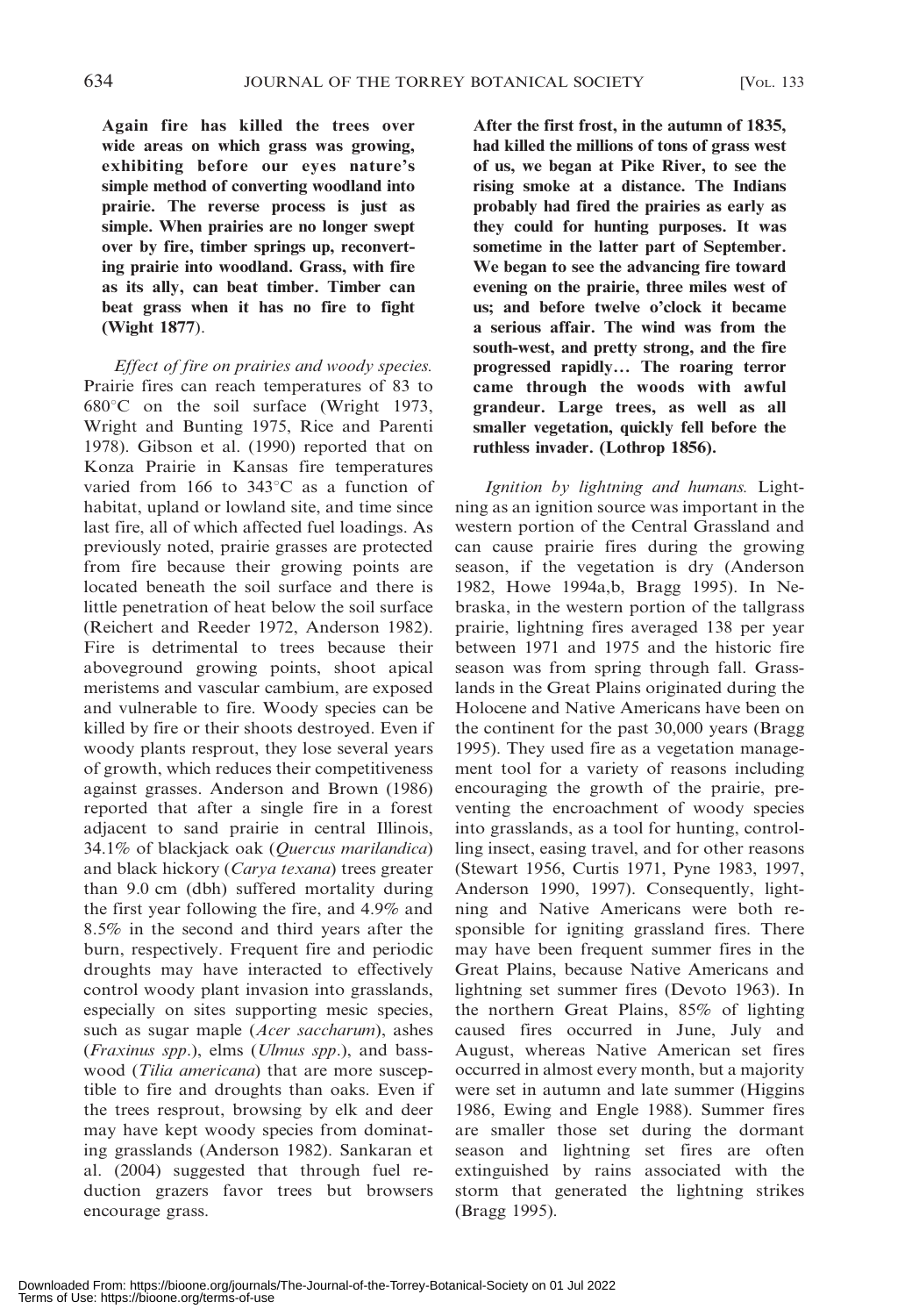However, in the more humid eastern portion of the Central Grassland, where rainfall usually accompanies lightning storms, most fires were apparently set by Native Americans (Curtis 1971, Pyne 2001). In the eastern tallgrass prairie, fires occurred most frequently during the dormant season. Historical evidence suggests that a large proportion of the fires occurred in the autumn, during the period known as ''Indian summer'' (McClain and Elzinga 1994), a warm, dry period following killing frosts in the autumn, late October and early November. Howe (1995) suggested that North American grasslands evolved under a lightning caused summer fire regime since grasslands were on the continent millions of years before humans migrated to North American. He considers the dormant season fire regime that characterizes anthropogenic set fires not to be typical of the fire regime that shaped the North American Grasslands. Nevertheless, the post-Pleistocene grasslands of North America are of recent origin, as previously noted, and do not predate the arrival of humans on the continent and for the most part contain species that are not restricted to grassland (Gleason 1923, Axelrod 1985). Prescribed summer fires have been proposed as a way of increasing plant diversity in prairies because they set back the actively growing dominant C4 (warm season) grasses so they are less competitive against C3 plants, which are not actively growing. Many of the forbs are C3 plants and they contribute most of the species richness to the prairies (Ewing and Engle 1988, Howe 1994 a,b, 1995, Copeland et al. 2003). However, summer burns as a management practice are not widely applied at the present time (Anderson 1997).

THE VEGETATION MOSAIC. Topography and fire spread. In the eastern portion of the Central Grassland the occurrence of the three community types (prairie, savanna, and forest) in the vegetation mosaic was the result of climate and fire frequency, which was strongly influenced by topographic features and distribution of waterways (Gleason 1913, 1922, Wells 1970a,b, Anderson 1983, Grimm 1984). In North American grasslands there can be sharp transitions to distinctly different vegetation types that are associated with topographic changes (Wells 1970a,b). The main affect of topography in determining vegetation patterns appears to be its control of fire frequency. Landscapes that are nearly level to slightly rolling can support the nearly annuals fires that grasslands need for their maintenance (Curtis 1971, Risser et al. 1981, Anderson 1982, 1990, 1991a). A regime of repeated fires might not be able to eliminate fire resistant woody species from grasslands but it can keep them in a reduced state and dependent upon recurring annual growth from roots for survival (Curtis 1971, Bragg and Hulbert 1976, Heisler et al. 2003). In dissected landscapes fires move rapidly up slopes, as the fire is carried upward by rising convection currents. However, as the fire moves down slope its movement is impeded by the upward flow of the convection currents. Steep slopes and ravines function as fire breaks and provide sheltered locations where forests can survive (Anderson 1998). Using a map of the historic distribution of ''timber'' (forest/savanna) and prairie in Illinois (Anderson 1970) and distribution of average slope range in the state, Anderson (1991a) examined the relationship between topography and historic distribution of vegetation. About 60% of the state was tallgrass prairie (Anderson 1991a,b, Robertson et al. 1997). Most of the prairie (82.3%) occurred on landscapes with average slope range of 2–4%, whereas only 23% of the forest and savanna was associated with landscapes in this slope range category, mostly in flood plains. Seventy-seven percent of timber vegetation occurred on landscapes with average slope ranges greater than  $4\%$  (4–7% slope = 35.2% and  $>7\% = 41.8\%$ ). Most of the timbered areas were associated with glacial moraines, highly dissected portions of the older Illinoian glacial till plain, non-glaciated landscapes, and waterways.

Waterways and vegetation distribution. The distribution of waterways has a pronounced effect on the occurrence of prairie vegetation. Fires are generally swept from west to east so that areas to the west of bodies of water support prairie but the east side supports forest (Gleason 1913). Clear skies and dry weather conditions favorable for fires are associated with high pressure systems. Highs have a clockwise flow of air and move from west to east. As a high pressure system moves into an area the leading edge of the front has wind in a westerly direction. Fire at this time would be carried to the west side of a body of water but vegetation on the east would be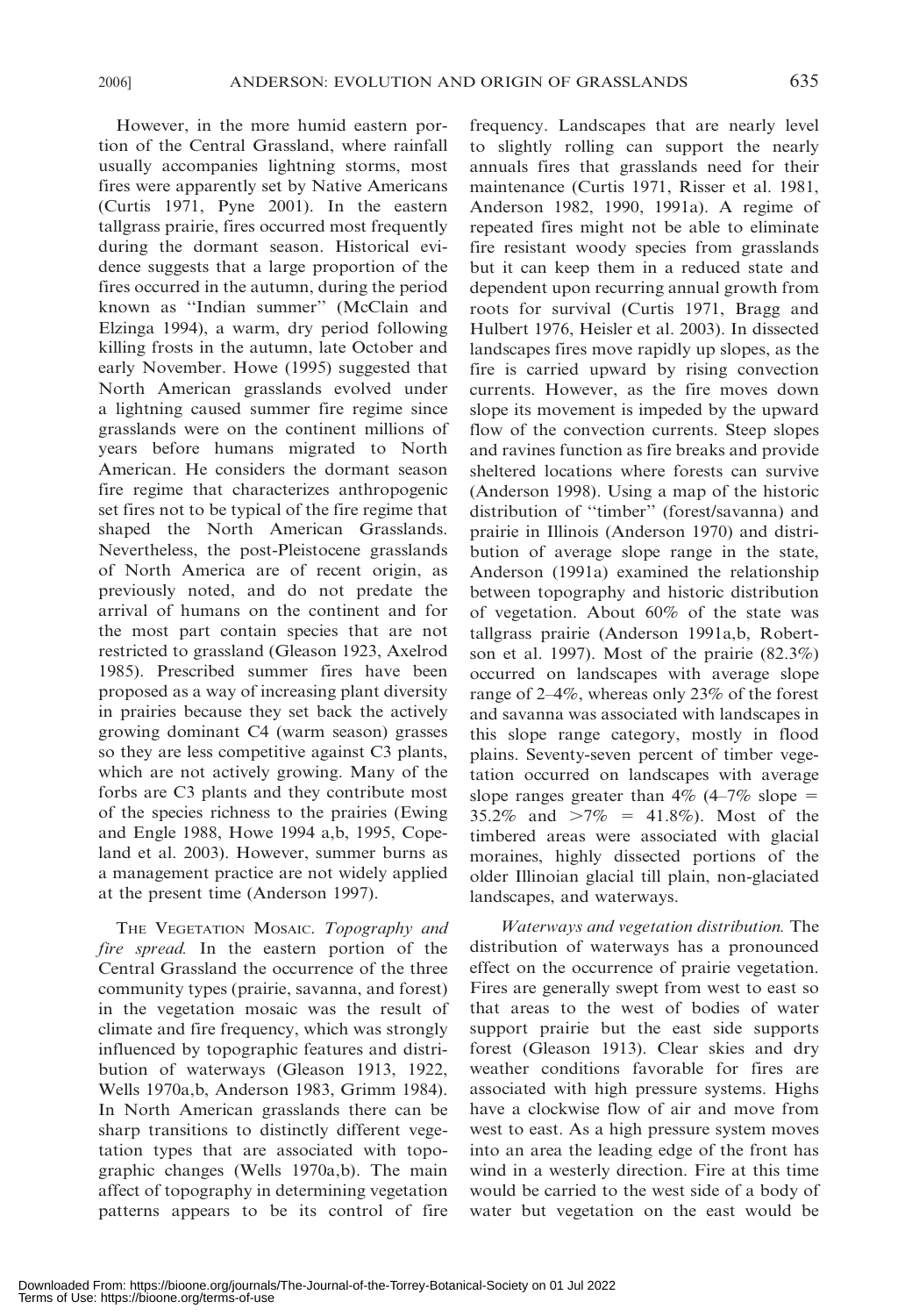sheltered from the fire. As the high pressure system passes, the winds originate from the back side of the system and shift to an easterly direction. Fires started under these conditions could be carried to the east of waterways. However, as the high pressure system passes, low pressure replaces it bringing in high humidity, an increased probability of precipitation, and a reduced likelihood of fire.

FIRE AFFECTS ON GRASSLANDS. Factors influencing fires. Golley and Golley (1972) noted that grasslands can produce 20% more biomass than decomposes in a single growing season, and, if the excess biomass is not removed by fire or grazing, the productivity of the grasslands declines. However, the response of grasslands to burning can be varied depending upon a variety of factors, including the amount of precipitation an area receives, grazing, which reduces fuel loading, fire frequency, timing of the burn, climatic conditions (especially rainfall and temperature) before and after the burn, species composition, and fuel loading.

Climate and Fire Effects on Productivity. Oesterheld et al. (1999) summarized the effect of fire on productivity, which were both positive and negative across a wide precipitation gradient (439–1129 mm annually) that included sites from North America, Africa, and the Mediterranean area. Fire enhanced productivity by as much as 300% and reduced it by as much as 80% of unburned control sites. Positive effects of fire on productivity were associated with sites receiving more than about 700 mm of annual precipitation and negative effects of fire on productivity occurred where precipitation was less than 600 mm. In the eastern portion of the tallgrass prairie, burning enhances productivity (e.g., Hadley and Keickhefer 1963, Hulbert 1969, Kucera and Ehrenreich 1962, Old 1969, Vogl 1974, Peet et al. 1975, Rice and Parenti 1978). Exceptions to this generalization have been reported for burning xeric sites (Dix and Butler 1954, Zedler and Loucks 1969), although Dhillion and Anderson (1988) and Anderson et al. (1989) reported an increase in production following burning on a deep sand site in central Illinois. However, in the arid western portions of the North American Grassland an increase in productivity does not always follow burning (Hopkins et al. 1948, Launchbaugh 1972, Wright 1969, 1972; Heirman and Wright 1973, Anderson 1976, Anderson 1982, Oesterheld et al. 1999).

Time of the burn and productivity. In the Flint Hills of Kansas, at the western edge of the tallgrass prairie, the time of the burn influences grass production on native grass pastures. Burned sites had lower production than unburned sites following winter or earlyspring burns but late-spring burns and nonburned areas had equal production. Decline of production on early burns compared to latespring burns is due to litter being removed from the site for a longer period of time on the early burned than the late burned site, followed by early growth of the prairie on burned sites, which depletes soil moisture (Knapp 1985). Absence of litter increases runoff and evaporation of moisture from the soil surface. The resulting decline in soil moisture is the primary cause for a decline in production (McMurphy and Anderson 1965, Owensby and Anderson 1967, Owensby and Smith 1972, Bragg and Hurlbert 1976, Anderson 1982, Knapp 1985, Svejcar 1990). Nevertheless, cattle grazing on forage on burned sites make faster weight gains than cattle grazing on unburned sites, because the forage on burned sites is more palatable and higher in protein than forage on unburned sites (Anderson 1976, Dyer et al. 1982, McNaughton et al. 1982, Knapp et al. 1999).

Litter Removal. The increased production on burned eastern tallgrass prairie is related to litter removal (Weaver and Roland 1952, Ehrenreich 1959, Kucera and Ehrenreich 1962, Hadley and Kieckhefer 1963, Hulbert 1969, Peet et al. 1975, Knapp 1984). Old (1969) reported that litter removal increased production whether it was removed by fire or by mechanical means. One of the mechanisms whereby litter removal enhances production is through the alteration of microclimatic conditions on the burned site to conditions more favorable for the growth of the dominant C4 grasses than on unburned sites.

Litter is a good insulating surface and it has high reflectance of solar radiation and low net radiation, the difference between incident and reflected solar radiation. Consequently, the soil warms up slowly in the spring (Peet et al. 1975). In contrast, on the burned surface the insulating and highly reflective litter layer and standing dead biomass is removed by burning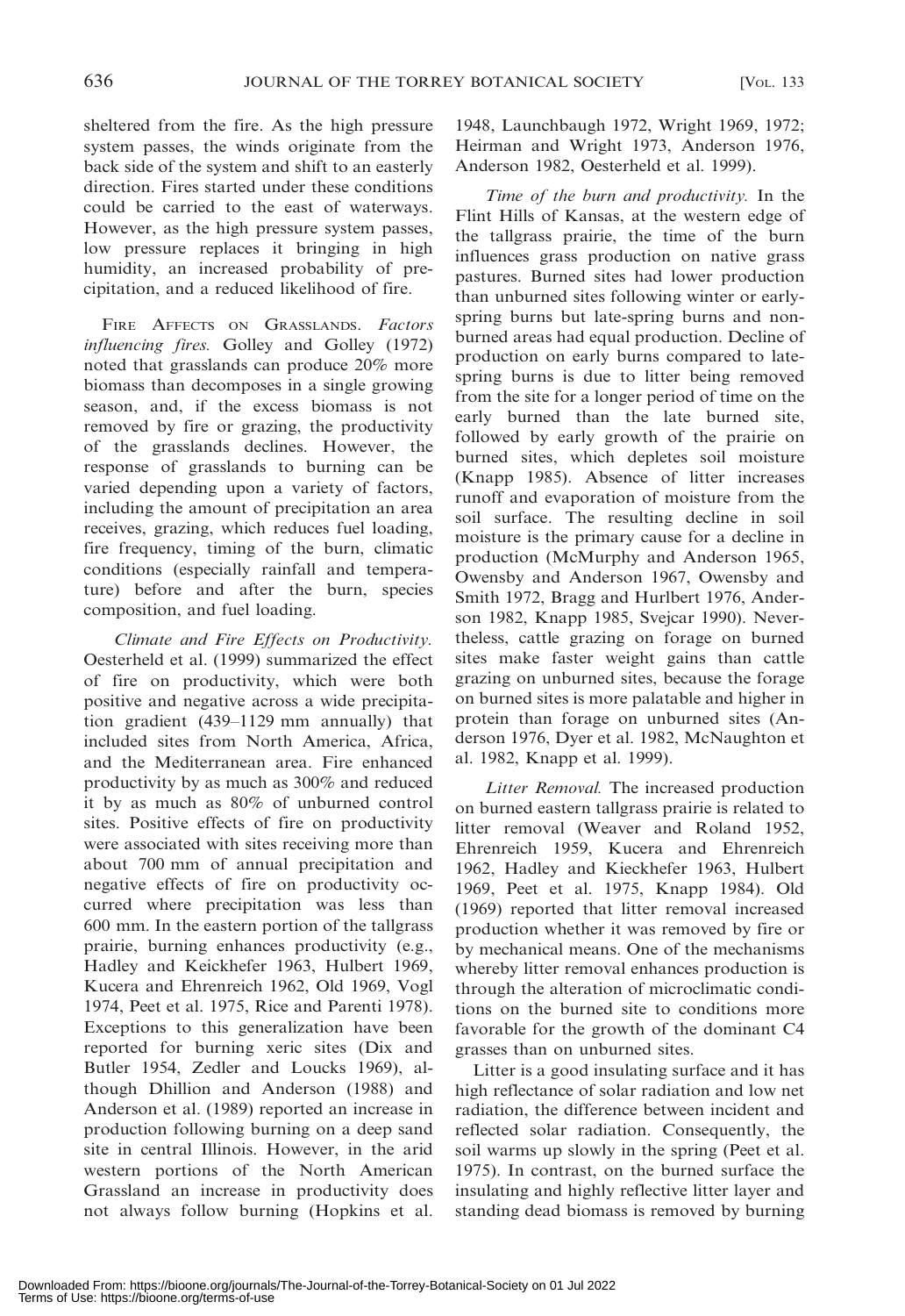and replaced by a darkened highly absorptive surface. At the Curtis Prairie in University of Wisconsin-Madison Arboretum, during daytime, soil temperatures at 3 mm were warmer on the burned site than the unburned site. During the night, the burned prairie has a good radiating surface and cools rapidly, whereas unburned site has the insulating litter cover that retains heat. Consequently, temperatures were cooler in the upper layers of soil on the burned site than the unburned site. However, at 25 cm depth in the soil the unburned site was constantly cooler than burned site. The differences in microclimate between burned and unburned sites decreased as a grass canopy developed on the unburned site (Brown 1967, Anderson 1972, Peet et al. 1975).

In the early spring, warmer soil temperatures during the day on the burned site resulted in plants beginning growth earlier on burned prairie than unburned prairie. Emergence of vegetation on the burned site can be 7–14 d or as much as 30 d later compared to the burned site (Knapp 1984). Peet et al. (1975) reported that a burned site established a larger standing crop of vegetation  $(43.6 \text{ g m}^{-2})$  than the unburned site  $(1.24 \text{ g m}^{-2})$  by May 31 at the University of Wisconsin-Madison Arboretum's Curtis Prairie. They reported no difference in maximum photosynthetic rates between plants of big bluestem on burned and unburned prairies. Higher production on burned prairies was attributed to the larger standing crop of green biomass earlier in the growing season on the burned prairie (Peet et al. 1975).

On the Konza Prairie, as leaves develop under standing dead biomass on unburned prairie they are shaded and acquire characteristics of shade leaves and have low light saturation values and photosynthetic rates. Standing dead litter reduces solar radiation and slows the wind speed (89% lower than above the canopy), which reduces convectional cooling. Leaf temperatures can rise above the optimum for photosynthesis for C4 plants  $(30-35\degree C, Black 1973)$  and depress photosynthesis (Knapp 1984). In contrast, on burned grasslands leaves develop in full sunlight as they emerge and have characteristics of sun leaves with high light saturation values and photosynthetic rates. Additionally, leaf temperatures on burned prairie are nearer the optimum for photosynthesis, because of greater convectional cooling as a result of the absence of standing dead biomass and higher wind speeds (57% lower than above the canopy). For example on June 10, leaf temperatures for big bluestem were  $41.5^{\circ}$ C (7.9 $\degree$  above air temperature) and 39.4 $\degree$ C (4.0 $\degree$ ) above air temperature), for plants on unburned and burned sites, respectively, on the Konza Prairie. Because of active growth on the burned site early in the spring that reduced soil moisture, big bluestem plants on burned sites had greater water stress early in the growing season than plants on the unburned prairie (Knapp 1984).

In summary, key microclimatic differences between burned and unburned prairie that affect productivity and result in higher productivity on burned prairies than unburned prairies include: warmer spring temperatures on burned sites than unburned, greater availability of solar radiation and temperatures more favorable for optimum photosynthesis on burned sites than unburned sites (Peet et al, 1975, Knapp 1984). Differences in results between the Kansas and Wisconsin sites may be due to differences in standing dead biomass, which stood 42 cm tall in Kansas and 10 cm in Wisconsin (Peet et al. 1975, Knapp 1984).The more compacted litter on the Wisconsin site may have slowed soil warming more but reduced convectional cooling and radiation less than on the Kansas site.

Litter removal and inorganic nutrients. The presence of a litter layer reduces the availability of inorganic nutrients, especially nitrogen, which is thought to be the most limiting nutrient in grasslands. Annual burning of litter on prairies due to volatilization will reduce available nitrogen by about 1.0–  $4.0 \text{ g m}^{-2} \text{ yr}^{-1}$ . This represents about two times as much nitrogen as the amount input by rainfall annually (Knapp and Seastedt 1986). Long-term there is a net loss of nitrogen from grasslands that are burned annually (Risser and Parton 1982, Ojima et al. 1990, Blair 1997), despite biogeochemical pathways to replenish nitrogen lost by burning.

In prairies, both living tissue and detritus absorb annual rainfall, with each absorbing about 20% of the annual deposition (Gilliam et al. 1987). Inorganic nitrogen in rainfall provides nitrogen equal to about 25–50% of that required by living foliage (Risser et al. 1981, Risser and Parton 1982). Nitrogen absorbed by microbes is converted to micro-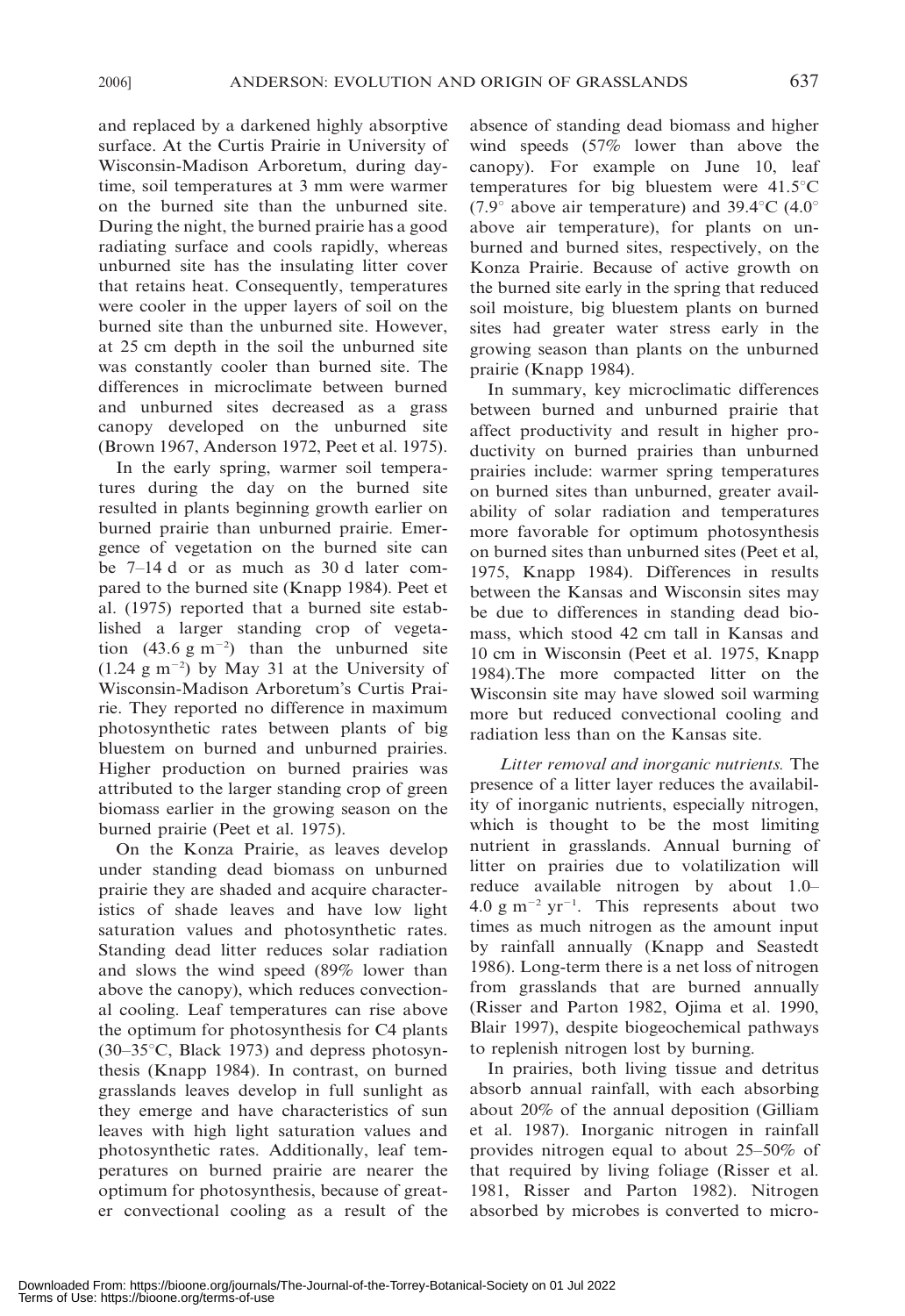bial protoplasm and is unavailable to plants. As a consequence, more inorganic nitrogen in precipitation is available to plants on burned prairies than unburned prairies because there is no microbial sink for nitrogen in litter layers (Knapp and Seastedt 1986). Litter has high C/N and C/P ratios and microbes remove nutrients from the soil to carry out decomposition, which also reduces the availability of nitrogen to support plant growth (Seastedt 1988). The input of nitrogen into prairies from nitrogen fixation by free-living Cyanobacteria is higher on burned prairies than unburned prairies because more light reaches the soil surface on burned prairies than unburned prairies (Eisele et al. 1989). In addition, ignition of the litter releases phosphorus and an increase in available phosphorus enhances nitrogen fixation (Knapp and Seastedt 1986, Eisele et al. 1989).

Grasslands and Grazers. HISTORY OF NORTH AMERICAN GRAZERS. In North America, expansion of the grassland biome occurred in the Miocene-Pliocene transition 7–5 MaBP and was associated with a concomitant increase in animals adapted to grazing , as in other areas in the world (Axelrod 1985). Through the Pleistocene (1–3 Million MaBP) there was a diverse grazing megafauna on the continent, which included 32 genera and dozens of species of mammals such as camels, horses, rhinoceroses, antelopes, bison, and elephants. Near the end of the Pleistocene beginning about 25,000 YBP the number of grazing species sharply declined. This sharp decline has been attributed to the appearance of efficient human hunters and/or climatic change (Flores 1996, Ehleringer et al. 2002). The peak of the American-evolved megafaunal crash occurred about 10,000 YRP leaving only about a half dozen browsing and grazing forms. When Europeans entered the grasslands of North America the bison, elk, and other animals that characterized the grasslands were the remnants of the diverse fauna that had been present prior to the massive extinction at the end of the Pleistocene (Flores 1996).

Because of the long-term association of grazing animals and grasslands, it is not surprising that several lines of evidence suggest that grazers strongly influence productivity and diversity of grasslands. Golley and Golley (1972) suggested that the production of biomass in excess of that which can be decomposed was a response to grazing. Grazing, like burning, accelerates the rates of mineralization of inorganic nutrients (Frank et al. 1998). For example, grazers like bison are effective in changing some recalcitrant species of nitrogen to urea that is easily converted to ammonia, a plant-useable form of nitrogen. The increased availability of inorganic nutrients can enhance grassland productivity (Knapp et al. 1999). Grazing removes the physiologically older, less productive leaf tissue and these changes increase light and moisture for younger, more photosynthetically active tissue, which enhances aboveground production (Frank et al. 1998). Some authors (McNaughton 1979, 1993, Owen 1981) have proposed a symbiotic relationship between grasses and grazers. Aboveground productivity of grasslands increases with moderate grazing (McNaughton 1979, Knapp et al. 1999), although other workers have questioned the beneficial effects of grazing (Belsky 1986, Painter and Belsky 1993). Additionally, increased shoot production occurs at the expense of belowground production and nitrogen and carbon are transferred from below ground to facilitate compensatory aboveground growth following grazing (Collins et al. 1998, Knapp et al. 1999) and excessive grazing will eventually cause a decline in productivity (Anderson 1982).

### ''What a thousand acres of Silphiums looked like when they tickled the bellies of the buffalo is a question never again to be answered, and perhaps not even asked.'' Aldo Leopold (1966)

BISON AS A KEYSTONE PRAIRIE SPECIES. Grazing patterns and preferences. Understanding the role of bison in tallgrass prairie has occurred only in the last two decades when reserve areas became available that were large enough to support a reasonable number of bison and to allow them to graze in a way that simulated historic conditions. Knapp et al. (1999) delineated a keystone role for bison in maintaining diversity of tallgrass prairie. On Konza Prairie bison fed primarily on grasses that constituted 90% of their diet and consumed only small quantities of forbs and essentially no woody vegetation (Fahnestock and Knapp 1993, Vinton et al. 1993, Hartnet et al. 1996, Damhoureyeh and Hartnett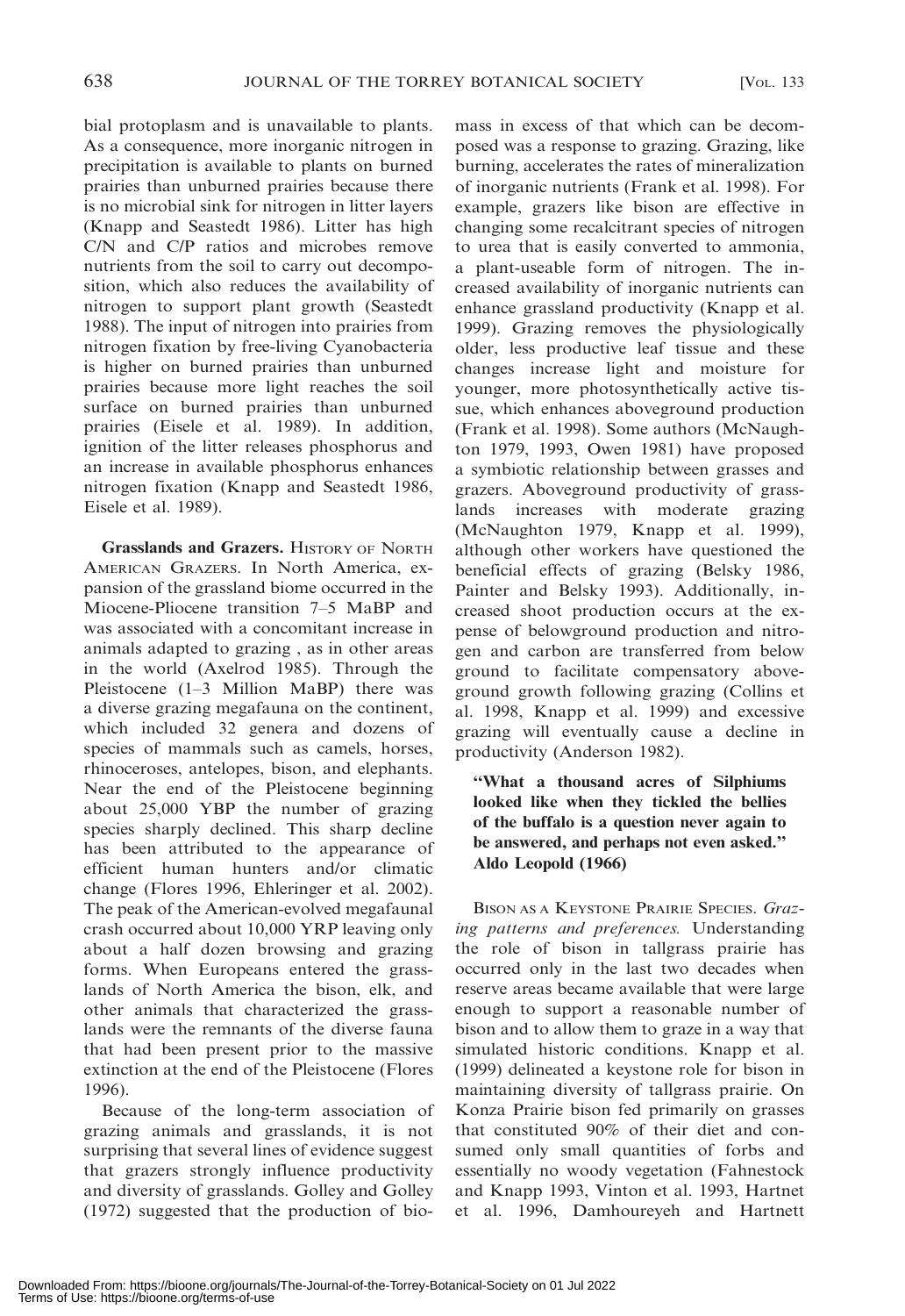1997, Steuter 1997, Knapp et al. 1999, Towne et al. 2005). While graminoids constituted the largest portion of the bison diet, the proportion of C3 and C4 grasses consumed varied seasonally.

Generally, mammalian herbivores prefer C3 grasses over C4 grass. The reason for this preference is not known, even though C3 grasses have higher digestibility and protein content but lower C/N than C4 grasses (Caswell 1973, Wilson and Hattersley 1989, Ehleringer et al. 2002). Nevertheless, while some studies have reported that C4 grasses have more fibers and higher silica concentration in their leaves than C3 grasses (Kepart and Baxton 1993, Kaiser 1998), other studies found no difference in the two traits between C3 and C4 grasses (Heidorn and Joern 1984, Scheirs et al. 2001). In South Dakota, C4 grasses constituted 33–44% of the bison diet from early June through August and then declined to 15% by September 30. Bison use of C3 graminoids (sedges and grasses) increased from 52–58% in mid-June to mid-August to greater than 80% after September 1 (Plumb and Dodd 1993). Similar patterns in seasonal shifts in consumption of C3 and C4 grasses were found on the Konza Prairie (Vinton et al. 1993).

Bison grazed in two patterns, which included creating distinctive grazing patches that were  $20-50$  m<sup>2</sup> in area and more extensive grazing lawns that were greater than 400 m<sup>2</sup>. During the growing season, bison revisited previously grazed sites in preference to ungrazed locations. The grass that grew after grazing was higher in nitrogen, more palatable, and not intermixed with dead tissue compared to the ungrazed areas. Grazed areas initially experienced short-lived increased productivity following grazing, but productivity eventually declined as loss of aboveground tissues was compensated for by movement of carbon reserves from belowground. By repeatedly grazing the same areas, bison encouraged the growth of non-palatable species that are the forbs. This grazing pattern eventually encouraged shifting to other areas as forage quality declined. On average 6–7% of the grazing patches were abandoned annually (Knapp et al. 1999).

Enhancing grassland plant diversity. Bison grazing can offset negative effects of frequent burning on plant species diversity (Gibson and Collins 1990, Knapp et al. 1999). Dormant season burns favors C4, warm season grasses and late flowering forbs. Periodic fires are necessary to maintain the species richness of tallgrass prairies (Leach and Givnish 1996). Nevertheless, frequent fires, especially annual burns, can encourage these grasses at the expense of C3 plants, which include many species of forbs (Kucera and Koelling 1964, Gibson and Collins 1990, Knapp et al. 1999). Importantly, forbs contribute most of the species richness to the prairie (Howe 1994a, Hartnett and Fay 1998). Bison graze on the C4 grasses and reduce their abundance, which favors unpalatable C3 forbs, which in turn enhances the plant diversity of the prairie.

Bison effects on animal diversity. Bison enhance spatial heterogeneity in the prairie through their grazing patterns that results in patches of lightly grazed to heavily grazed areas that have sparse grass cover and little litter (Knapp et al. 1999, Fuhlendorf and Engle 2001). This spatial heterogeneity is important for grassland bird diversity. In the eastern tallgrass prairie, some birds, such as the Killdeer and Upland Sand Piper require short vegetation across large areas. Other species, such as Eastern Meadow Lark and Bobolink, utilize medium height vegetation with moderate amounts of litter, whereas species such as Henslow's Sparrow and Marsh Wren occur where the vegetation is tall with heavy amounts of litter (Herkert et al. 1993). Endemic birds of western Great Plains also have characteristic distributions related to historic grassland types and grazing patterns (Knopf 1996).

Fire and bison grazing affect the diversity and density of grasshoppers. Joern (2005) found that upland or lowland topographic position and fire frequency had no significant affect on grasshopper species richness or diversity (Shannon Index) on the Konza Prairie. However, bison grazing increased species richness, diversity and evenness (J) of grasshoppers. Grasshopper species richness was positively related to plant species richness and heterogeneity in plant height. Joern (2005) concluded that fire influences grazing patterns, which effects structure and plant species richness in grasslands (Vinton et al. 1993, Pfeiffer and Stueter 1994, Pfeiffer and Hartnett 1995, Hartnett et al. 1996, Knapp et al. 1999, Fuhlendorf and Engle 2001). Conse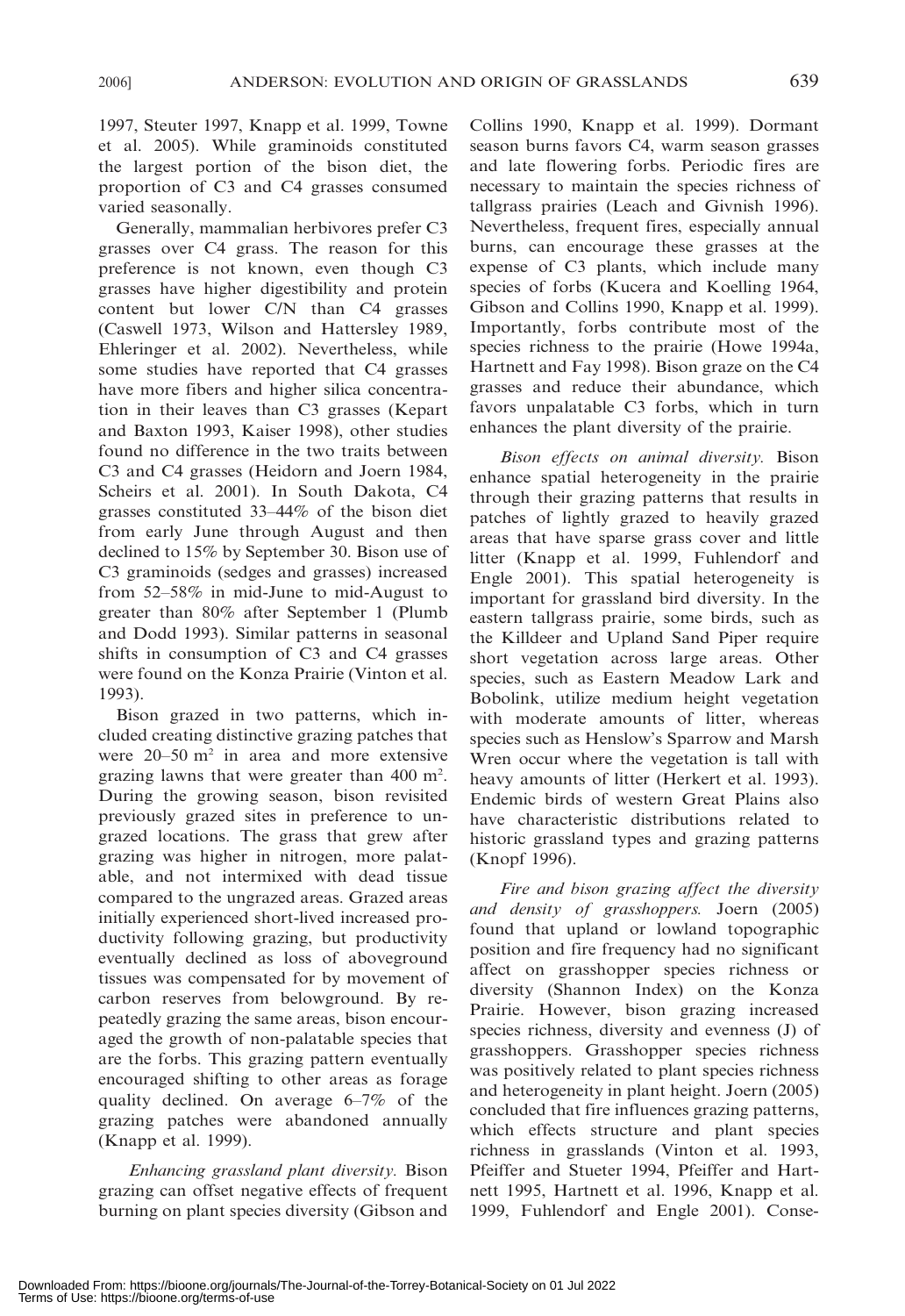quentially, fire and large mammalian grazing are crucial features for maintenance of grasshopper diversity.

Grassland small mammals. Microtine rodents also require a diversity of conditions with respect to vegetation and litter density. Even though there are species of small mammals that show positive (deer mice) and negative (western harvest mice and prairie voles) responses to burning, those showing negative responses to burning recover in two to three years after a burn (Schramm 1970, Schramm and Willcutts 1983, Kaufman et al. 1990, Matlack et al. 2001). Fires of varied intensity and completeness of fuel consumption should favor diversity of animals in grasslands. The mosaic of vegetation resulting from grazing creates uneven patterns of fire intensity as a result of having areas with fuel loadings that vary from sparsely grazed areas with heavy fuel loading to low fuel loading where areas were subjected to intensive grazing pressure.

Invertebrate Species Response to Prairie Fires. Even though grasshopper diversity is enhanced by a combination of bison grazing and burning, the response of invertebrates to burning is varied. A number of factors determine the response of the invertebrate species to fire, including where individuals are located at the time of the fire (Macfadyen 1952, Reichert and Reeder 1972, Seastedt 1984, Warren et al. 1987), microclimatic and vegetational structural changes after fire, and the ability of the invertebrate species to adapt to the changed environment following the burn (Anderson 1964, Evans 1984, 1988, Anderson et al. 1989). For example, species of spiders that were active on the soil surface at the time of a burn were eliminated, whereas other species survived in subsurface burrows, under rocks, or were protected in the bases of caespitose (clumped) grasses during a burn that had surface temperatures of  $200^{\circ}$ C (Riechert and Reeder 1972). Similarly, mixed responses of species to fire were reported for mites (Seastedt 1984), collembolans (Lussenhop 1976, Amburg et al. 1981), grasshoppers (Evans 1988), whereas butterflies (Swengel 1996, 1998, 2001), and leafhoppers decrease in abundance after fire (Panzer 1988). Grasshoppers that fed on forbs increased in frequency as fire frequency decreased; however, some grasshopper species increased after fire and/or showed rapid recovery following burning (Evans 1988, Anderson et al. 1989).

Thus, it is not possible to have a single burning regime that will be optimal for all insects, and an increasing number of entomologists are expressing concern that prairie insects are being harmed by current prescribed burning practices, that if continued, could result in a substantial number of species being lost (Pyle 1997, Schlict and Orwig 1999, Swengel 1996, Swengel and Swengel 2001). However, Panzer and Schwartz (2000) concluded that the current rotational plan (burn about every 2–3 years) in Illinois has been compatible with ''conservation of insect biodiversity.…''

Historically, some portions of extensive grasslands likely remained unburned each year and provided refugia for fire sensitive insects. However, under current conditions that involve burning fragmented remnant prairies or restorations nearly all or all of the area is burned. Possible solutions to this management conundrum include burning only a portion of each site on a rotational basis leaving 50–70% as unburned ''refugia'' for fire sensitive species, which can reinvade the burned site after it regrows (Panzer 1988, Panzer and Schwartz 2000, Panzer 2003, Andrew and Leach 2006). Additionally, recommendations for burning practices to favor fire sensitive insects include leaving areas missed by the fire unburned, avoiding ''hot fires'' by burning early in the morning, and using spring burns to preserve clumps of grasses that are used as wintering sites for insects (Panzer 1988).

White-Tailed Deer in Remnant Tallgrass Prairie. Historically, in much of the tallgrass prairie the bison was the most important large mammalian herbivore in nearly all of the Central Grassland, although its abundance may have been substantially lower in the eastern than in the western portion of the tallgrass prairies (Leach et al. 1999). However, currently the white-tailed deer is the large native mammal with the most impact on remnant and restored tallgrass prairies. While bison graze almost entirely on grass, forbs, which are little used by bison, are selectively browsed upon by white-tailed deer. Anderson et al. (2001) reported that deer browse very little on grasses or sedges during the late spring and summer. However, they browsed from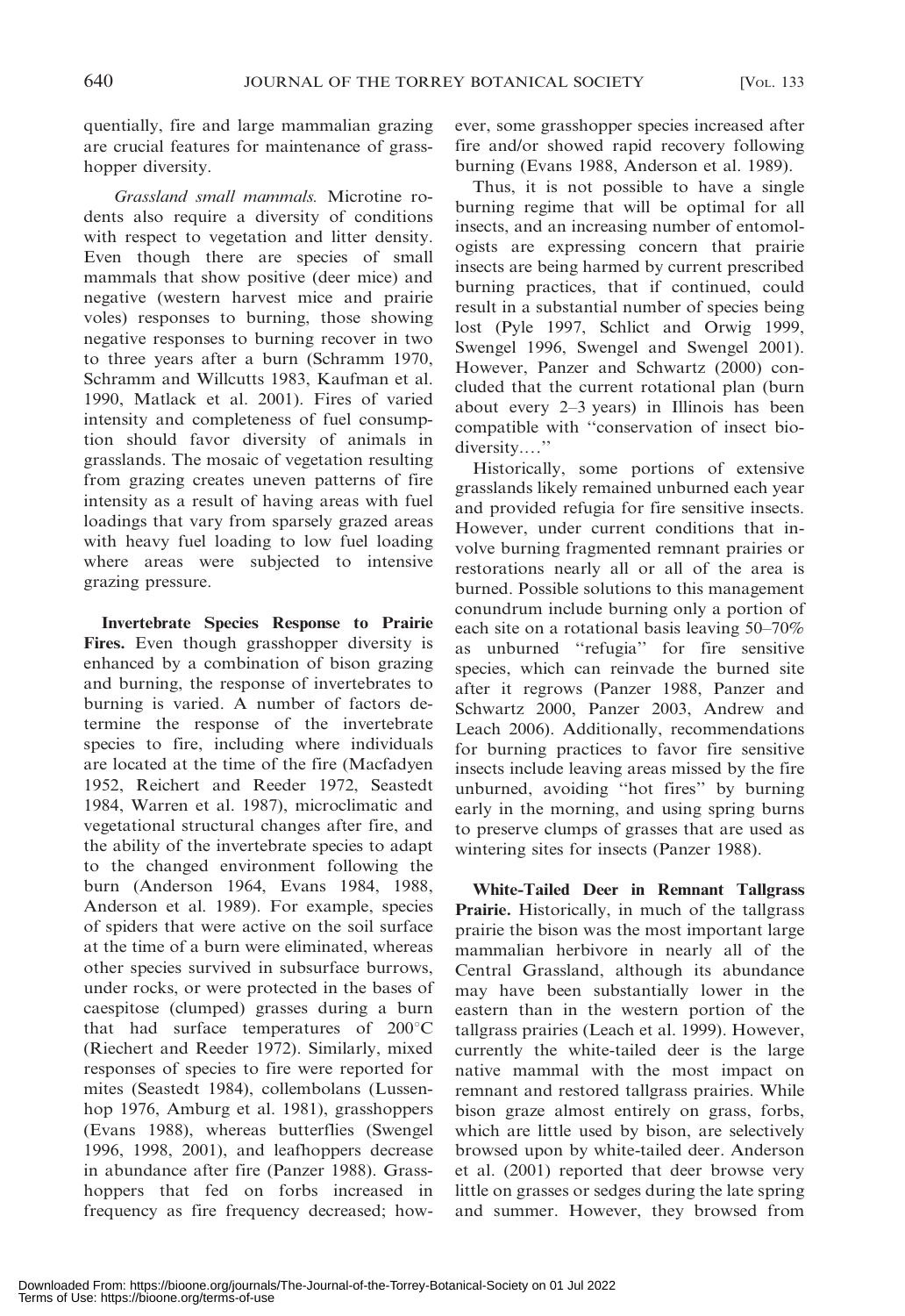3.5–18.9% of the standing crop of forb stems depending upon time of sampling. Because forbs contribute most of the diversity to the prairie (Howe 1994a), excessive white-tailed deer browsing could reduce the diversity of the prairie. Anderson et al. (2005) demonstrated that diversity of prairie forbs was maximized at an intermediate level of deer browsing, supporting the intermediate disturbance hypothesis, which posits that diversity is maximized at intermediate levels of disturbance (Connell 1978, Collins et al. 1995). However, the community quality of forbs, based on the degree to which species were associated with relatively undisturbed remnant prairies, declined as duration of intense deer browsing (disturbance) increased. Forb quality was highest after eight years of protection from browsing, suggesting a potential trade-off between maximizing diversity and maintaining quality of forb communities that land managers should consider (Anderson et al. 2006).

Conclusions. Since the 1950's, our understanding of grasslands has been greatly enriched by widening the scope of our research to include interactions among organisms in different trophic levels and examining the mechanisms that drive ecosystem processes. Fire has continued to be recognized as an important factor that determines the distribution and species composition of grasslands. For example, using simulation models Bond et al. (2005) concluded that without fire worldwide current closed forest would increase from 27–56% of vegetated cells mostly as the result of a reduction in cover of C4 plants. Without fires 52.3 percent of the cells with C4 grasses present would be converted to angiosperm forest. This conversion would occur in large areas of South America, Africa and smaller areas of Australia, especially in humid areas that have climates with the potential to support forests. In the Central Grasslands of North America, habitat fragmentation resulting from agriculture and urban development has reduced the potential for fires to be carried across landscapes and maintain the shifting mosaic of grasslands, forest, and savanna vegetation that characterized the prairie peninsula and the expansive area of mixed- and shortgrass prairie (Anderson and Bowles 1999). The effect of fire on these grasslands is complex, strongly influenced by climate, and mitigated by large mammalian grazers. While burning separates fire-sensitive from fire-tolerant or fire-dependent species, this separation provides a simplistic view of the varied responses of grassland organisms to fire. For all major taxonomic groups of organisms, there is a continuum of responses to fire. To maintain the biological diversity of grasslands there must be areas large enough to support varied fire regimes and include or simulate the ecosystem functions provided by grazing, browsing, and burrowing animals (e.g., prairie dogs, pocket gophers, ground squirrels, and invertebrates), which play critical roles in developing and maintaining grasslands soils. Most of our remaining grasslands in the eastern portions of the Central Grassland are small remnant fragments, and in the mixedgrass and shortgrass prairies excessive grazing by cattle is an issue of concern. Maintaining or improving the quality of our remaining grasslands can be achieved through sound rangeland management, and restoration of prairies provides the means to ensure survival of prairie species. However, our efforts at prairie restoration are usually limited to establishing prairie plants with little attention given to other prairie organisms. Invertebrates provide the greatest species diversity of any group of grassland organisms. They carry out many important ecosystem functions such as pollination, decomposition, and are critical links in food chains. Invertebrate biomass exceeds that of most vertebrate groups combined (Risser 1996). Yet, it is rare for invertebrates to be included in prairie restorations (Taron 1997). While we know a great deal about prairies much of this information has not been adequately incorporated into our restoration practices. Nevertheless, our success in managing and preserving the remnant and restored prairies should be enhanced because of our realization that grasslands function because of the interactions that have evolved among the organisms within the system

If the land mechanism as a whole is good, then every part is good, whether we understand it or not. If the biota, in the course of eons, has built something we like but do not understand, then who but a fool would discard seemingly useless parts? To keep every cog and wheel is the first precaution of intelligent tinkering (Aldo Leopold 1966).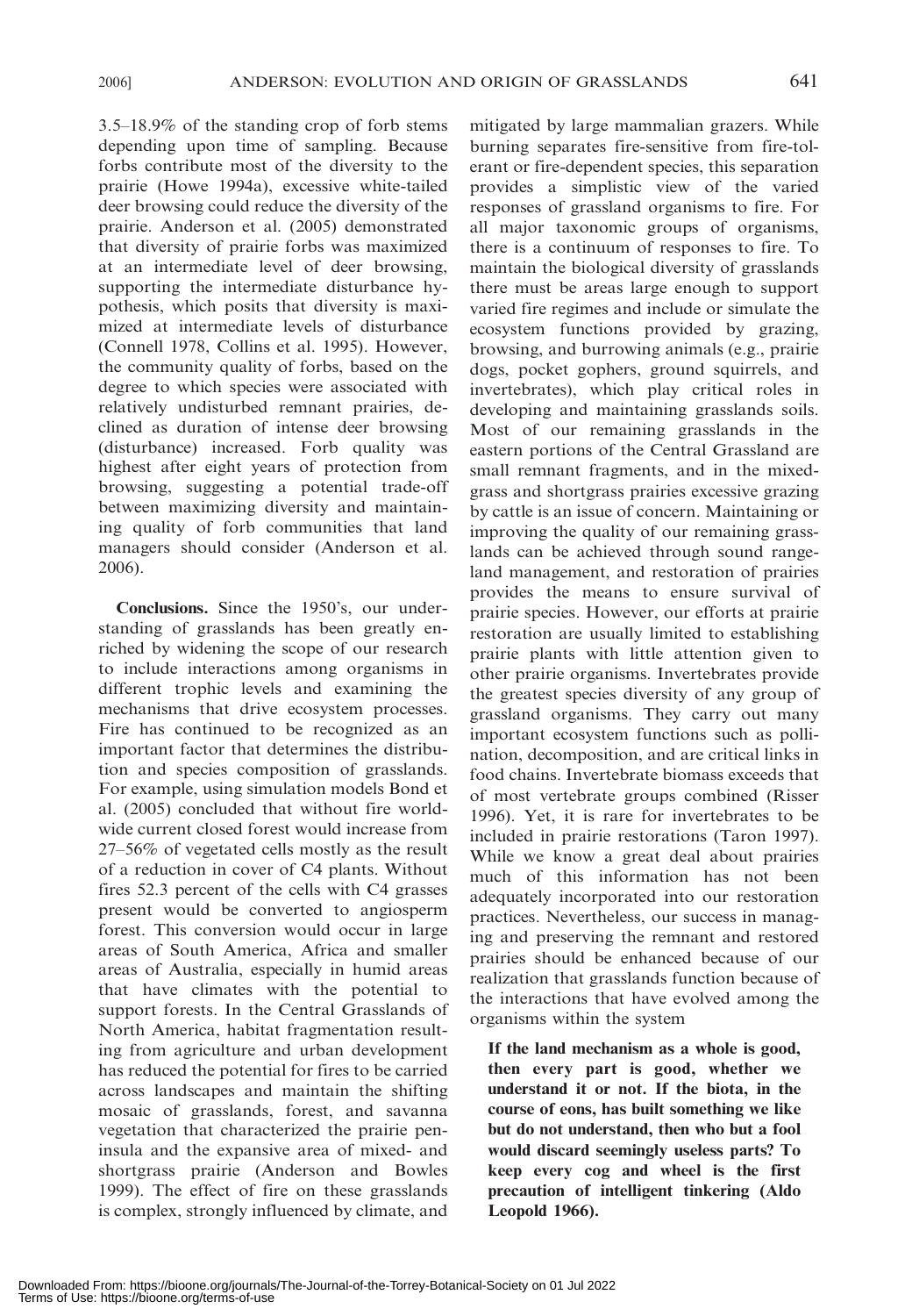#### Literature Cited

- ALBERTSON, F. W. AND J. E. WEAVER. 1945. Injury and death or recovery of trees in prairie climate. Ecol. Monogr. 15: 393–433.
- ANDERSON, N. L. 1964. Some relationships between grasshoppers and vegetation. Ann. Entomol. Soc. Am. 57: 736–742.
- ANDERSON, R. C. 1970. Prairies in the prairie state. Trans. Ill. State Acad. of Sci. 63: 214–221.
- ANDERSON, R. C. 1972. The use of fire as a management tool on the Curtis Prairie. Proceedings Annual Tall Timbers Fire Ecology Conference. No. 12: 23–35.
- ANDERSON, R. C. 1976. Role of fire in grassland management, p. 27–44. In J. Estes and R. Tyrl [eds.], The grasses and grasslands of Oklahoma. Ann. Oklahoma Acad. of Sci. No. 6.
- ANDERSON, R. C. 1982. An evolutionary model summarizing the roles of fire, climate and grazing animals in the origin and maintenance of grasslands: An end paper, p. 297–308. In J. Estes, R. Tyrl, and J. Brunken [eds.], Grasses and Grasslands: Systematics and Ecology. University of Oklahoma Press, Norman, OK.
- ANDERSON, R. C. 1983. The eastern prairie transition—an overview, p. 86–92. In R. Brewer [ed.], Proceedings 8th North American Prairie Conference. Western Michigan University, Kalamazoo, MI.
- ANDERSON, R. C. AND L. E. BROWN. 1986. Comparative effects of fire on trees in a Midwestern savannah and an adjacent forest. Bull. Torrey Bot. Club 110: 87–90.
- ANDERSON, R. C., T. LEAHY, AND S. S. DHILLION. 1989. Numbers and biomass of selected insect groups on burned and unburned sand prairie. Am. Midl. Natur. 122: 151–162.
- ANDERSON, R. C. 1990. The historic role of fire in the North American Grassland, p. 8–18. In L. Wallace and S. Collins [eds.], Fire in tallgrass prairie ecosystem. University of Oklahoma Press, Norman, OK.
- ANDERSON, R. C. 1991a. Presettlement forest of Illinois, p. 9–19. In G. Burger, J. Ebinger, and G. Wilhelm [eds.], Proceedings of the oak woods management workshop. Eastern Illinois University, Charleston, IL.
- ANDERSON, R. C. 1991b. Illinois prairies: a historical prospective, p. 384–391. In L. M. Page and M. R. Jeffords [eds.], Our living heritage. Illinois Natural History Survey. Champaign, IL. Survey Bulletin 34: 384–391.
- ANDERSON, R. C. 1997. Response of the midwestern tallgrass prairies to summer burns, p.  $245-249$ . In S. Packard and C. Mutel [eds.], The Tallgrass Restoration Handbook. Island Press, Washington, DC.
- ANDERSON, R. C. 1998. Overview of Midwestern Oak Savanna. Trans. Wis. Acad. Sci. Arts and Lett. 86: 1–18.
- ANDERSON, R. C. AND M. L. BOWLES. 1999. Deepsoil savannas and barrens of the Midwestern United States, p. 155–170. In R. Anderson, J. Fralish, and J. Baskin [eds.], Savannas, barrens, and rock outcrop plant communities of North

America. Cambridge University Press, New York, NY.

- ANDERSON, R. C., E. A. CORBETT, M. R. ANDERSON, G. A. CORBETT, AND T. M. KELLEY. 2001. High White-tailed Deer Density has Negative Impact on Tallgrass Prairie Forbs. J. Torrey Bot. Soc. 128: 381–392.
- ANDERSON, R. C., D. NELSON, M. R. ANDERSON, AND M. A. RICKEY. 2005. White-tailed deer browsing effects on tallgrass prairie forbs: diversity and species abundances. Nat. Areas J. 25: 19–25.
- ANDERSON, R. C., DEBORA NELSON, M. REBECCA ANDERSON, AND M. RICKEY. 2006. White-tailed deer (Odocoileus virginianus Zimmermann) browsing effects on quality of tallgrass prairie community forbs, p.  $63-68$ . In D. Egan and J. Harrington [eds.], Proceedings of the 19th North American Prairie Conference: Madison, University of Wisconsin-Madison, WI.
- AMBURG, G. L. van., J. A. SWABY, AND R. H. PEMBLE. 1981. Response of arthropods to a spring burn of a tallgrass prairie in northwestern Minnesota, p. 240–243. In R. Stuckey and K. Reese [eds.], The prairie peninsula–in the ''shadow'' of Transeau: Proceeding of the sixth North American prairie conference. Ohio Biological Survey Biological Notes No. 15. Ohio State University, Columbus, OH.
- ANDREW, C. AND M. K. LEACH. 2006. Are prescribed fires endangering the endangered Silphium borer moth (Papaipema silphii)? Ecol. Res. 24: 231–235.
- ARES, J. 1976. Dynamics of the root systems of blue grama. J. Range Manage. 29: 209–213.
- AXELROD, D. I. 1985. Rise of the grassland biome, central North America. Bot. Rev. 51: 163–202.
- BAKER, R. G., E. A. BETTIS III, D. P. SCHWERT, D. G. HORTON, C. A. CHUMBLEY, L. A. GONZALEZ, AND M. K. REGAN. 1996. Patterns of Holocene paleoenvironments of northeast Iowa. Ecol. Monogr. 66: 203–234.
- BARTOS, D. L. AND D. A. JAMESON. 1974. A dynamic root model. Am. Midl. Nat. 91: 499–504.
- BELSKY, A. J. 1986. Does herbivory benefit plants? A review of the evidence. Am. Natur. 127: 870–892.
- BENEDICT, A. B., P. W. FREEMAN, AND H. H. GENOWAY. 1996. Prairie Legacies-Mammals, p.  $149-166$ . *In* F. B. Sampson and F. L. Knopf [eds.], Prairie Conservation. Island Press, Washington, DC.
- BLACK, C. C. 1973. Photosynthetic carbon fixation in relation to net  $CO<sub>2</sub>$  uptake. Ann. Rev. Plant Physiol. 24: 253–286.
- BLAIR, J. M. 1997. Fire, N availability and plant response in grasslands: A test of the transient maxima hypothesis. Ecology 78: 2539–2368.
- BOND, W. J., F. I. WOODWARD, AND G. F. MIDGLEY. 2005. The global distribution of ecosystems in a world without fire. New Phytol. 165: 525–538.
- BORCHERT, J. R. 1950. The climate of the central North American Grassland. Ann. Assoc. Am. Geogr. 40: 1–29.
- BRAGG, T. B. AND HULBERT, L. C. 1976. Woody plant invasion of unburned Kansas bluestem prairie. J. Range Manage. 29: 19–29.
- BRAGG, T. B. 1995. The physical environment of Great Plains Grassland, p. 49–81. In A. Joem and K. Keeler [eds.], The changing prairie North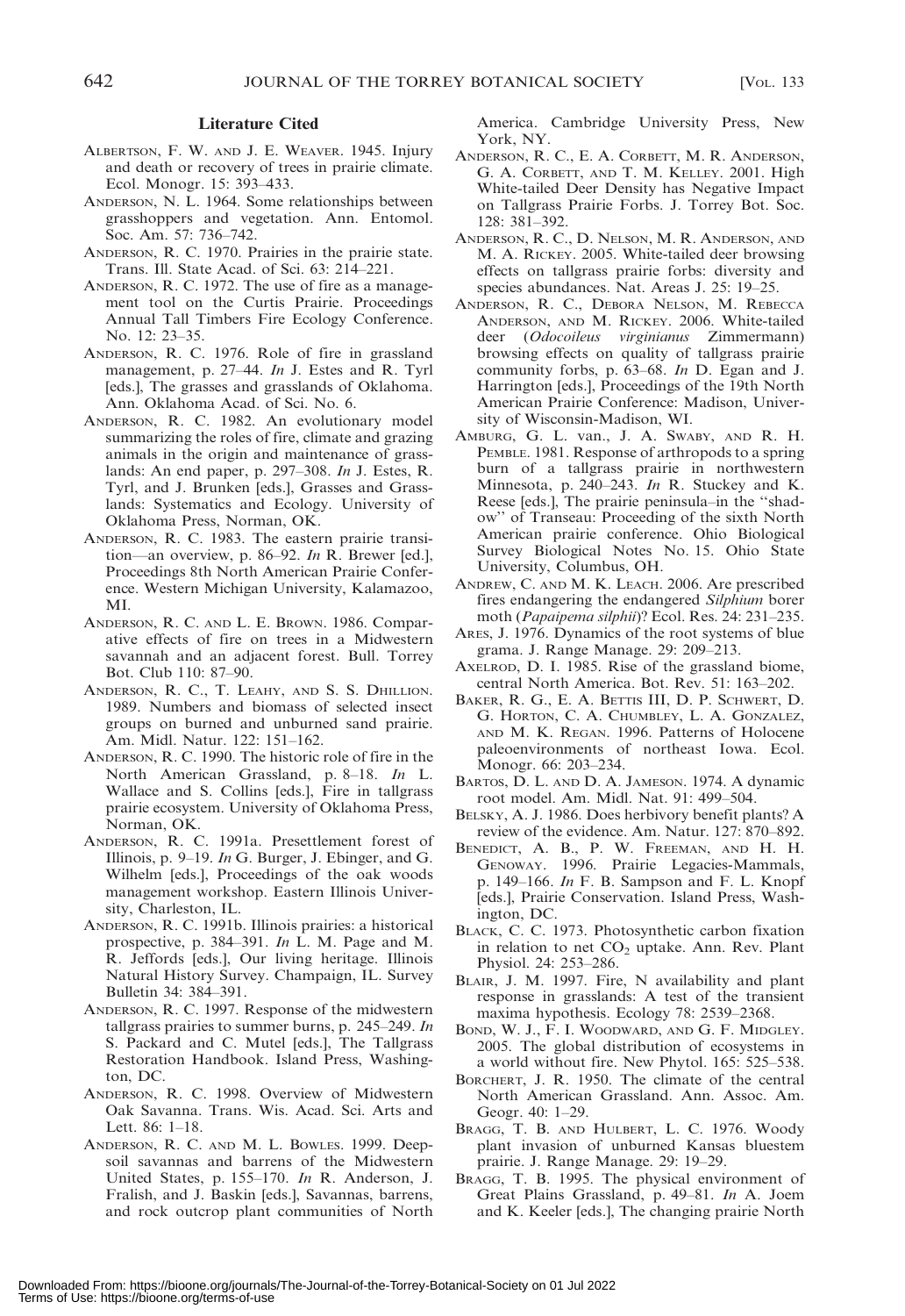America grassland. Oxford University Press, New York, NY.

- BRITTON, W. AND A. MESSENGER. 1969. Computed soil moisture patters in and around the prairie peninsula during the great drought of 1933–34. Trans. Ill. State Acad. of Sci. 62: 181–187.
- BRISKE, D. D. AND A. M. WILSON. 1978. Moisture and temperature requirements for adventitious root development in blue grama seedlings. J. Range Manage. 31: 174–178.
- BROWN, C. T. 1967. Growth and energy relationships on burned and unburned prairie in southern Wisconsin. MS Thesis. Botany Department, University of Wisconsin, Madison, WI. 51 p.
- BRYSON, R. A. AND F. K. HARE [eds]. 1974. World Survey of Climatology. Vol. 11. Climates of North America. Elsevier, New York, NY.
- CASWELL, H., F. REED, S. N. STEPHENSON, AND P. A. WERNER. 1973. Photosynthetic pathways and selective herbivory: A hypothesis. Am. Nat. 107: 465–480.
- CERLING, T. E., J. M. HARRIS, B. J. MACFADDEN, M. G. LEAKEY, J. QUADE, V. ELSENMANN, AND J. R. EHLERINGER. 1997. Global vegetation change through the Miocene/Pliocene boundary. Nature 389: 153–158.
- CHAPMAN, K., M. WHITE, R. JOHNSON, AND Z. M. ZONG. 1990. An approach to evaluate long-term survival of the tallgrass prairie ecosystem. The Nature Conservancy, Midwest Regional Office, Minneapolis, MN. 50 p.
- COLLINS, S. L., S. M. GLENN, AND D. J. GIBSON. 1995. Experimental analysis of intermediate disturbance and initial floristic composition: Decoupling cause and effect. Ecology 76: 486–492.
- COLLINS, S., A. KNAPP, J. BRIGGS, AND E. STEINAUER. 1998. Modulation of diversity by grazing and mowing in native tallgrass prairie. Science 280: 745–747.
- CONNELL, J. H. 1978. Diversity in tropical rainforests and coral reefs. Science 199: 1302–1310.
- COPELAND, T. E., W. SLUIS, AND H. F. HOWE. 2003. Fire season and dominance in an Illinois tallgrass prairie restoration. Restor. Ecol. 10: 315–323.
- CORBETT, E. A. AND R. C. ANDERSON. 2006. Landscape analysis of Illinois and Wisconsin remnant prairies. J. Torrey Bot. Soc. 133: 267–279.
- CURTIS, J. T. 1971. The Vegetation of Wisconsin. University of Wisconsin Press, Madison, WI. 657 p.
- DAHLMAN, R. C. AND C. L. KUCERA. 1965. Root productivity and turnover in native prairie. Ecology 46: 84–89.
- DAMHOUREYEH, S. A. AND D. C. HARTNETT. 1997. Effects of bison and cattle on growth, reproduction, and abundances of five tallgrass prairie forbs. Am. J. Bot 84: 1719–1728.
- DELCOURT, P. AND H. A. DELCOURT. 1981. Vegetation maps for eastern North America: 40,000 BP to present, p. 123–165. In R. Roman [ed.], Geobotany II. Plenum, New York, NY.
- DEVOTO, B. 1963. The journals of Lewis and Clark. Houghton Mifflin, Boston. 504 p. (see page 161).
- DHILLION, S. S. AND R. C. ANDERSON. 1994. Production on burned and unburned sand prairies during drought and non-drought years. Vegetatio 115: 51–59.
- DIAMOND, D. D. AND F. E. SMEINS. 1988. Gradient analysis of remnant True and Coastal Prairie grasslands of North America. Can. J. Bot. 66: 2152–2161.
- DIX, R. L. AND J. E. BUTLER. 1954. The effects of fire on a dry, thin soil prairie in Wisconsin. J. Range Manage. 7: 265–268.
- DYER, M. I., J. K. DELTING, D. C. COLEMAN, AND D. W. HILBERT. 1982. The role of herbivores in grasslands, p. 255–295. In J. Estes, R. Tyrl, and J. Brunken [eds.], Grasses and Grasslands: Systematics and Ecology University of Oklahoma Press, Norman, OK.
- EHLERINGER, J. R. 1978. Implications of quantum yield differences to the distribution of C3 and C4 grasses. Oecologia 31: 255–267.
- EHLERINGER, J. R., T. E. CERLING, AND B. R. HELLIKER. 1997. C4 photosynthesis, atmospheric CO2, and climate. Oecologica. 112: 285–299.
- EHLERINGER, J. A., CERLING, T. E., AND M. D. DEARING. 2002. Atmospheric  $CO<sub>2</sub>$  as global change driver influencing plant-animal interactions. Integr. Compr. Biol. 42: 424–430.
- EHRENREICH, J. H. 1959. Effect of burning and clipping on growth of native prairie in Iowa. J. Range Manage. 12: 133–137.
- EISELE, K. D., D. S. SCHIMEL, L. A. KAPUSKA, AND W. J. PARTON. 1989. Fire-stimulate  $N_2$  fixation as a result of altered P: N ratios. Oecologia. 79: 471–474.
- EVANS, E. W. 1984. Fire as a natural disturbance to grasshopper assemblages of tallgrass prairie. Oikos. 43: 9–16.
- EVANS, E. W. 1988. Grasshopper (Insects: Orthoptera: Acrididae) assemblages of tallgrass prairie; influences of fire frequency, topography, and vegetation. Can. J. Zoo. 66: 1495–1501.
- EVERS, R. A. 1955. Hill prairies of Illinois. Bull. Ill. Nat. Hist. Surv. 26: 367–466.
- EWING, A. L. AND D. M. ENGLE. 1988. Effects of late summer fires on tallgrass prairie microclimate and community composition. Am. Midl. Natur. 120: 212–223.
- FAHNESTOCK, J. T. AND A. K. KNAPP. 1993. Water relations and growth of tallgrass prairie forbs in response to selective herbivory by bison. Int. J. Plant Sci. 154: 432–440.
- FEHRENBACHER, J. B., G. O. WALKER, AND H. L. WASCHER. 1967. Soils of Illinois. Bulletin 725 of the College of Agriculture of the University of Illinois at Urbana-Champaign, Agricultural Experiment Station, in Association with the Soil Conservation Service of the United States Department of Agriculture. 47 p.
- FLORES, D. 1996. A long love affair with an uncommon country: environmental history and the Great Plains. p. 3–17. In F. B. Samson and F. L. Knopf [eds.], Prairie conservation: preserving North America's most endangered ecosystem. Island Press, Washington, DC.
- FRANK, D. A., S. J. MCNAUGHTON, AND B. F. TRACY. 1998. The ecology of the earth's grazing ecosystems. BioScience 48: 513–521.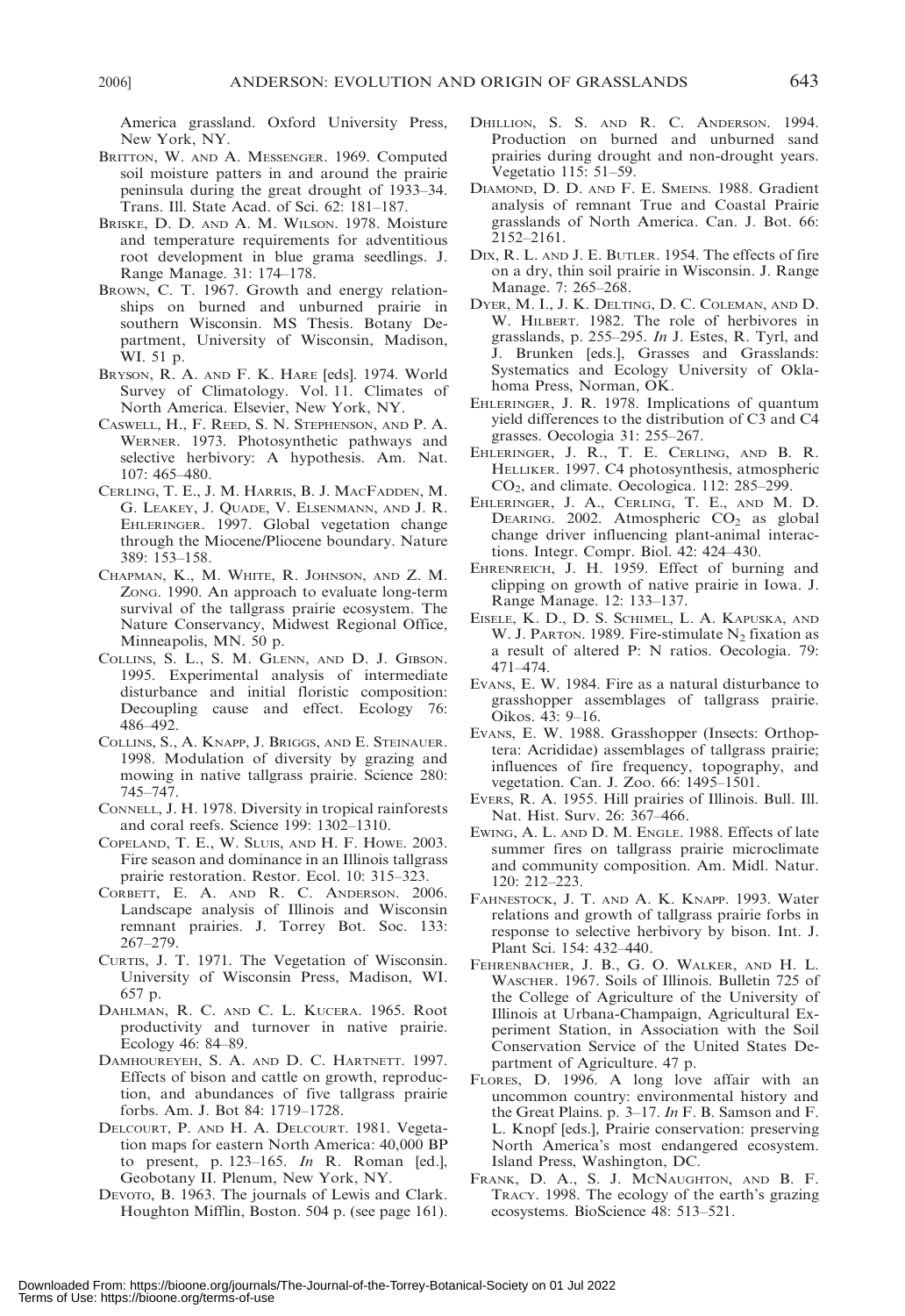- FUHLENDORF, S. D. AND D. M. ENGLE. 2001. Restoring heterogeneity on rangelands: ecosystem management based on evolutionary grazing patterns. BioScience 51: 625–632.
- GIBSON, D. J., D. C. HARTNETT, AND G. L. S. MERRILL. 1990. Fire temperature heterogeneity in contrasting fire prone habitats: Kansas tallgrass prairie and Florida sandhill. Bull.Torrey Bot. Club 117: 349–356.
- GIBSON, D. AND S. COLLINS. 1990. Effect of fire on community structure in tallgrass and mixed-grass prairie, p. 81–98. In S. Collins and L. Wallace [eds.], Fire in North American tallgrass prairie. University of Oklahoma Press, Norman, OK.
- GILLIAM, F. S., T. R. SEASTEDT, AND A. K. KNAPP. 1987. Canopy rainfall interception and throughfall in burned and unburned tallgrass prairie. Southwestern Nat. 32: 267–271.
- GLEASON, H. A. 1913. The relation of forest distribution and prairie fires in the middle west. Torreya 13: 173–181.
- GLEASON, H. A. 1922. Vegetational history of the Middlewest. Ann. Am. Assoc. Geogr. 12: 39–86.
- GOLLEY, P. M. AND F. B. GOLLEY [eds]. 1972. Papers from, a symposium on tropical ecology with emphasis on organic productivity. Institute of Ecology, University of Georgia, Athens, GA.
- GRIMM, E. 1984. Fire and other factors controlling the Big Woods vegetation of Minnesota in the mid-nineteenth century. Ecol. Monogr. 54: 291–311.
- HADLEY, E. B. AND B. J. KIECKHEFER. 1963. Productivity of two prairie grasses in relation to fire frequency. Ecology 44: 389–395.
- HARTNETT, D. C. AND P. A. FAY. 1998. Plant populations; patterns and processes, p. 81–100. In A. K. Knapp, J. M. Briggs, D. C. Hartnett, and S. L. Collins [eds.], Grassland Dynamics: long-term ecological research in tallgrass prairie. Oxford University Press, New York, NY.
- HARTNETT, D. C., K. R. HICKMAN, AND L. E. F. WALTER. 1996. Effects of bison grazing, fire, and topography on floristic diversity in tallgrass prairie. J. Range Manage. 49: 413–420.
- HERRE, A. W. 1940. An early American prairie. Am. Botanist 46: 39–44.
- HEIRMAN, A. L. AND H. A. WRIGHT. 1973. Fire in medium fuels of west Texas. J. Range Manage. 26: 331–335.
- HEISLER, J. L., J. M. BRIGGS, AND A. K. KNAPP. 2003. Long-term pattern of shrub expansion in a C4 dominated grassland: fire frequency and the dynamics of shrub cover and abundance. Am. J. Bot. 90: 423–423.
- HELZER, C. J. AND A. A. STEUTER. 2005. Preliminary effects of patch-burn grazing on a high diversity prairie restoration. Ecol. Restor. 23: 167–171.
- HERKERT, J. R., R. E. SZAFONI, V. M. KLEEN, AND J. E. SCHWEGMAN. 1993. Habitat establishment, enhancement and management for forest and grassland birds in Illinois. Division of Natural Heritage, Illinois Department of Conservation, Springfield, IL. Natural Heritage Technical Publication  $#1$ . 20 p.
- HEIDORN, I. AND A. JOERN. 1984. Differential herbivory on C3 vs. C4 grasses by the grasshop-

per Ageneotettix deorum (Orthoptera: Acrididae). Oecologia 65: 19–25.

- HIGGINS, K. F. 1986. Interpretation and compendium of historical fire accounts in the northern Great Plains. U.S. Fish Wildl. Serv. Res. Rep. No. 161. Washington, DC. 39 p.
- HOPKINS, H. F., F. W. ALBERTSON, AND A. RIEGEL. 1948. Some effects of burning upon a prairie in west-central Kansas. Trans. Kansas State Acad. of Sci. 51: 131–141.
- HOWE, H. F. 1994a. Managing species diversity in tallgrass prairie: assumptions and implications. Conserv. Biol. 8: 691–704.
- HOWE, H. F. 1994b. Response of early- and lateflowering plants to fire season in experimental prairies. Ecol. Appl. 4: 121–133.
- HOWE, H. F. 1995. Succession and fire season in experimental prairie plantings. Ecology 76: 1917–1925.
- HULBERT, L. C. 1969. Fire and litter effects in undisturbed bluestem prairie in Kansas. Ecology 50: 874–877.
- JOERN, A. 2005. Disturbance by fire frequency and bison grazing modulate grasshopper assemblages in tallgrass prairie. Ecology 86: 861–873.
- KAISER, J. 1998. Miocene Survivors: Armed to the Teeth? Science 28: 1274.
- KAUFMAN, D. W., E. J. FINCK, AND G. A. KAUFMAN. 1990. Small mammals and grasslands fires, p. 46–80. In L. Wallace and S. Collins [eds.], Fire in tallgrass prairie ecosystem. University of Oklahoma Press, Norman, OK.
- KEBART, K. K. AND R. C. ANDERSON. 1987. Phenological and climatic patterns in three tallgrass prairies. Southwestern Nat. 39: 29–37.
- KEELEY, J. E. AND P. W. RUNDEL. 2005. Fire and the Miocene expansion of C4 grasslands. Ecology Letters 8: 683–690.
- KELLOGG, E. A. 1999. Phylogenetic aspects of the evolution of C4 photosynthesis, p. 411–414. In R. F. Sage and R. K. Monson [eds.], C4 Plant Biology. Academic Press, San Diego, CA.
- KEPART, K. D. AND D. R. BUXTON. 1993. Forage quality response of C3 and C4 perennial grasses to shade. Crop Sci. 33: 831–837.
- KING, J. 1981. Late quaternary vegetational history of Illinois. Ecol. Monogr. 51: 43–62.
- KNAPP, A. K. AND T. R. SEASTEDT. 1986. Detritus accumulation limits productivity of tallgrass prairie. BioScience 36: 662–668.
- KNAPP, A., J. BLAIR, J. BRIGGS, S. COLLINS, D. HARTNETT, L. JOHNSON, AND E. TOWNE. 1999. The keystone role of bison in North American tallgrass prairie. BioScience 49: 39–50.
- KNAPP, A. K. 1984. Post-burn differences in solar radiation, leaf temperature and water stress influencing production in a lowland prairie. Am. J. Bot. 71: 220–227.
- KNAPP, A. K. 1985. Effect of fire and drought on the ecophysiology of Andropogon gerardii and Panicum virgatum in a tallgrass prairie. Ecology 66: 1309–1320.
- KNOPF, F. L. 1996. Prairie legacies-birds, p.  $135-148$ . In F. B. Sampson and F. L. Knopf [eds.], Prairie Conservation. Island Press, Washington, DC.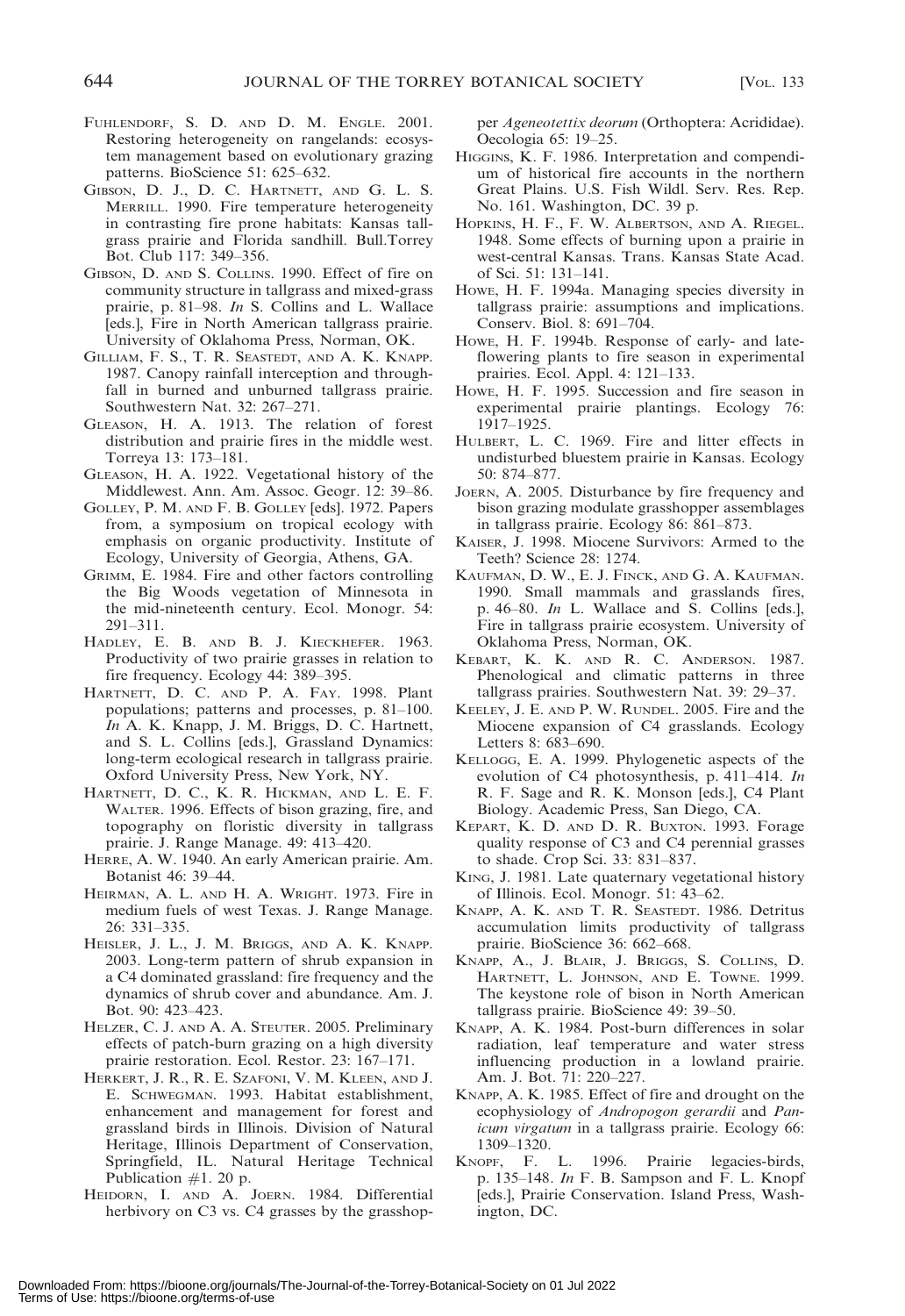- KUCERA, C. L. AND J. H. EHRENREICH. 1962. Some effects of burning on central Missouri prairie. Ecology 43: 334–336.
- KUCERA, C. L. AND M. KOELLING. 1964. The influence of fire on composition of central Missouri prairie. Am. Midl. Natur. 72: 142–147.
- LAUNCHBAUGH, J. L. 1972. Effect of fire on short and mixed prairie species. Proceedings of the Tall Timbers Fire Ecology Conference. No. 12: 129–151.
- LEACH, M. K. AND T. J. GIVNISH. 1996. Ecological determinant of species loss in remnant prairies. Science 273: 1555–1558.
- LEACH, M. K., R. A. HENDERSON, AND T. J. GIVNISH. 1999. A caution against grazing. BioScience 49: 599–600.
- LEOPOLD, A. 1966. A sand county almanac. Oxford University Press, New York, NY.
- LOTHROP, J. 1856. Historical sketch of Kenosha County in 1855. Coll. Wis. State Hist. Soc. 2: 450–479. (Original not seen, cited in Curtis 1971.)
- LUSSENHOP, J. 1976. Soil arthropod response to prairie burning. Ecology 57: 88–98.
- MATLACK, R. S., D. W. KAUFMAN, AND G. A. KAUFMAN. 2001. Influence of grazing by bison and cattle on deer mice in burned tallgrass prairie. Am. Midl. Natur. 146: 361–368.
- MCCLAIN, W. E. AND S. L. ELZINGA. 1994. The occurrence of prairie and forest fires in Illinois and other Midwestern states, 1679–1853. Erigenia 13: 79–90.
- MACFADYEN, A. 1952. The small arthropods of a Molina fen at Cothill. J. Anim. Ecol. 21: 87–112.
- MCMURPHY, W. E. AND K. L. ANDERSON. 1965. Burning flint Hills range. J. Range Manage. 18: 265–269.
- MCNAUGHTON, S. J. 1979. Grazing as an optimization process: grass-ungulate relationships in the Serengeti. Am. Nat. 113: 691–703.
- MCNAUGHTON, S. J., M. B. COUGHENOUR, AND L. L. WALLACE. 1982. Interactive processes in grassland ecosystems, p. 167–193. In L. Wallace and S. Collins [eds.], Fire in tallgrass prairie ecosystem. University of Oklahoma Press, Norman, OK.
- MCNAUGHTON, S. J. 1993. Grasses and grazers, science and management. Ecol. Appl. 3: 17–20.
- MENGEL, R. M. 1970. The North American Central Plains as an isolating agent in bird specialization, p. 279–340. In W. Dort Jr. and J. K. Jones Jr. [eds.], Pleistocene and Recent Environments of the Central Great Plains. University of Kansas Press, Lawrence, KS.
- MONSON, R. K., M. A. STIDHAM, G. J. WILLIAMS III, G. G. EDWARDS, AND E. G. URIBE. 1982. Temperature dependence of photosynthesis in Agropyron smithii Rydb. Plant Physiol. 69: 921–928.
- NELSON, D. C. AND R. C. ANDERSON. 1983. Factors influencing the distribution of prairie plants along a moisture gradient. Am. Midl. Natur. 109: 367–375.
- NOSS, R. F., E. T. LA ROE III, AND J. M. SCOTT. 1995. Endangered ecosystems of the United States: a preliminary assessment of loss and degradation. Biological Report 28, U.S. De-

partment of Interior, National Biological Service, Washington, DC. 59 p.

- OESTERHELD, M., J. LORETI, M. SEMMARTIN, AND J. M. PARUELO. 1999. Grazing, fire, and climate effects on primary productivity of grasslands and savanna, p. 287-306. In L. R. Walker [ed.], Ecosystems of the World 16 Ecosystems of Disturbed Ground. Elsevier, New York, NY.
- OJIMA, D. S., W. J. PARTON, D. S. SCHIMEL, AND C. E. OWENSBY. 1990. Simulated impacts of annual burning on prairie ecosystems, p. 118–132. In L. Wallace and S. Collins [eds.], Fire in tallgrass prairie ecosystem. University of Oklahoma Press, Norman, OK.
- OLD, S. 1969. Microclimate, fire and plant production in an Illinois prairie. Ecol. Monogr. 39: 355–384.
- OWEN, D. F. 1981. Mutualism between grasses and grazers: an evolutionary hypothesis. Oikos 36: 376–378.
- OWENSBY, C. E. AND K. L. ANDERSON. 1967. Yield response to time of burning in the Kansas Flint Hills. J. Range Manage. 20: 12–16.
- OWENSBY, C. E. AND E. F. SMITH. 1972. Burning the true prairie, p. 1–4. In L. C. Hurlbert [ed.], Third Prairie Conference Proceedings. Kansas State University, Manhattan, KS.
- PAINTER, E. AND A. J. BELSKY. 1993. Application of herbivore optimization to rangelands of the western United States. Ecol. Appl. 3: 2–9.
- PANZER, R. 1988. Managing prairie remnants for insect conservation. Nat. Areas J. 8: 83–90.
- PANZER, R. 2003. Importance of in situ survival, recolonization, and habitats gaps in the postfire recovery of fire-sensitive prairie insects. Nat. Areas J. 23: 14–21.
- PANZER, R. AND M. SCHWARTZ. 2000. Effects of management burning on prairie insect species richness within a systems of small, highly fragmented reserves. Biol. Conserv. 96: 363–369.
- PEET, M., R. ANDERSON, AND M. S. ADAMS. 1975. Effect of fire on big bluestem production. Am. Midl. Natur. 94: 15–26.
- PFEIFFER, K. E. AND A. STEUTER. 1994. Preliminary response of Sandhills prairie to fire and bison grazing. J. Range Manage. 47: 395–397.
- PFEIFFER, K. E. AND D. C. HARTNETT. 1995. Bison selectivity and grazing response of little bluestem in tallgrass prairie. J. Range Manage. 48: 26–31.
- PLUMB, G. E. AND J. L. DODD. 1993. Foraging ecology of bison and cattle on a mixed prairie: implications for natural area management. Ecol. Appl. 3: 631–643.
- PYLE, R. M. 1997. Burning Bridges. Wings 20: 22–23.
- PYNE, S. J. 1983. Indian fires. Natural History 2: 6–11.
- PYNE, S. 1997. Fire in America: A cultural history of wildland and rural fire. University of Washington Press, Seattle, WA. 654 p.
- PYNE, S. J. 2001. The fires, this time and next. Science 294: 1005–1006.
- RICE, E. I. AND R. L. PARENTI. 1978. Causes of decreases in productivity in undisturbed tall grass prairie. Am. J. Bot. 65: 1091–1097.
- RIECHERT, S. E. AND W. C. REEDER. 1972. Effect of fire on spider distribution in southwestern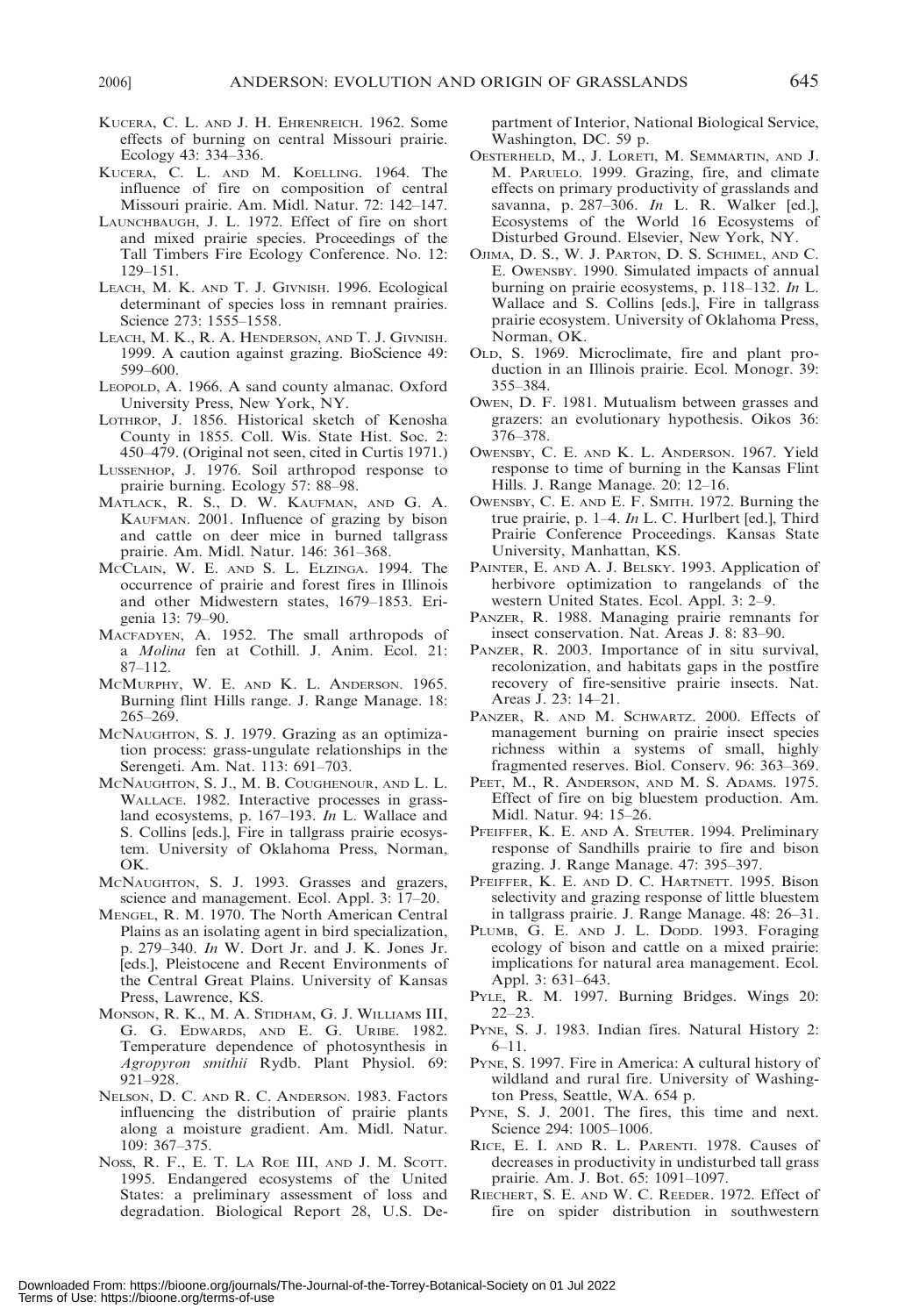Wisconsin prairies, p. 73–90. In J. Zimerman [ed.], Proceedings of the Second Midwest Prairie Conference. Madison, WI.

- RISSER, P. G., E. C. BIRNEY, H. D. BLOCKER, S. W. MAY, J. F. PARTON, AND J. A. WEINS. 1981. The True Prairie Ecosystem. Hutchinson-Ross Publishing Company, Stroudsburg, PA. 557 p.
- RISSER, P. G. AND W. J. PARTON. 1982. Ecosystems analysis of the tallgrass prairie: Nitrogen cycle. Ecology 63: 1342–1351.
- RISSER, P. G. 1996. A new framework for prairie conservation p. 261–274. In F. B. Samson and F. L. Knopf [eds.], Prairie Conservation: preserving North America's most endangered ecosystem. Island Press, Washington, DC.
- ROBERTSON, K. R., R. C. ANDERSON, AND M. SCHWARTZ. 1997. The tallgrass prairie mosaic. p. 55–87. In M. Schwartz [ed.], Conservation in highly fragmented landscapes. Chapman and Hall, New York, NY.
- ROSS, H. H. 1970. The ecological history of the Great Plains: evidence from grassland insects, p. 225–240. In W. Dort and D. K. Jones [eds.], Pleistocene and recent environments of the central Great Plains. Special Publication No. 3 of the University of Kansas, Department of Geology, Lawrence, KS.
- SAGE, R. F. AND A. D. MCKOWN. 2006. Is C4 photosynthesis less phenotypically plastic than C3 photosynthesis? J. Exp. Bot. 57: 303–317.
- SALA, O. E., W. PARTON, L. A. JOYCE, AND W. K. LAUENROTH. 1988. Primary production of the central grassland region of the United States. Ecology 69: 40–45.
- SANKARAN, M., J. RATNAM, AND N. P. HANAN. 2004. Tree-grass coexistence in savannas revisted-insight from an examination of assumptions and mechanisms invoked in existing models, Ecol. Lett. 7: 480–490.
- SAUR, C. 1950. Grassland climax, fire and man. J. Range Manage 3: 16–20.
- SCHEIRS, J., L. DE BRUYN, AND R. VERHAGEN. 2001. A test of the C3–C4 hypothesis with two grass miners. Ecology 82: 410–421.
- SCHLICT, D. W. AND T. T. ORWIG. 1999. The last of the Iowa skippers. American Buttterflies 7: 4–13.
- SCHIMPER, A. F. W. 1903. Plant geography on a physiological basis. Oxford University Press, Oxford, UK. 839 p.
- SCHOLES, R. J. AND S. R. ARCHER. 1997. Tree-grass interactions in savannas. Annu. Rev. Ecol. Syst. 28: 517–544.
- SCHRAMM, P. 1970. Effects of fire on small mammal populations in a restored tall-grass prairie, p. 39–41. In P. Schramm [ed.], Proceedings of a Symposium on Prairie and Prairie restoration. Knox College, Galesburg, IL.
- SCHRAMM, P. AND B. J. WILLCUTTS. 1983. Habitat selection of small mammals in burned and unburned tallgrass prairie, p. 49–55. In R. Brewer [ed.], Proceeding of Eight North American Prairie Conference. Western Michigan University, Kalamazoo, MI.
- SEASTEDT, T. R. 1984. Belowground macroarthropods of annually burned and unburned tallgrass prairie. Am. Midl. Natur. 111: 405–408.
- SEASTEDT, T. T. 1988. Mass, nitrogen, and phosphorus dynamics in foliage and root detritus of tallgrass prairie. Ecology 69: 59–65.
- STEBBINS, G. L. 1981. Coevolution of grasses and herbivores. Ann. Mo. Bot. Gard. 68: 75–86.
- STEUTER, A. A. 1997. Bison., p. 339–347. In S. Packard and C. Mutel [eds.], The Tallgrass Restoration Handbook. Island Press, Washington, DC.
- STEWART, O. C. 1956. Fire as the first great force employed by man, p. 115–133. In W. L. Thomas [ed.], Man's role in changing the face of the earth. University of Chicago Press, Chicago, IL.
- SVEJCAR, T. J. 1990. Response of Andropogon gerardii to fire in the tallgrass prairie, p. 19–27. In S. Collin and L. Wallace [eds.], Fire in North American tallgrass prairie. University of Oklahoma Press, Norman, OK.
- SWENGEL, A. B. 1996. Effects of fire and hay management on abundance of prairie butterflies. Biol. Conserv. 76: 73–85.
- SWENGEL, A. B. 1998. Effects of management on butterfly abundance in tallgrass prairie and pine barrens. Biol. Conserv. 83: 77–89.
- SWENGEL, A. B. AND S. R. SWENGEL. 2001. Effect of prairie and barrens management on butterfly fauna composition. Biodivers. Conserv. 10: 1757–1785.
- TAINTON, N. M. AND M. T. MENTIS. 1984. Fire in grassland, p. 117–147. In P. de Van Booyeb and N. Tainton [eds.], Ecological Effects of fire in South African ecosystems. Springer-Verlag, New York, NY.
- TARON, D. J. 1997. Insects, p. 305–318. In S. Packard and C. Mutel [eds.], The Tallgrass Restoration Handbook. Island Press, Washington, DC.
- TERRI, J. A. AND L. G. STOWE. 1976. Climatic patterns and the distribution of C4 grasses in North America. Oecologia 23: 1–12.
- TOWNE, E. G., DAVID C. HARTNETT, AND R. C. COCHRAN. 2005. Vegetation trends in tallgrass prairie from bison and cattle grazing. Ecol. Appl. 15: 1550–1559.
- TRANSEAU, E. N. 1935. The prairie peninsula. Ecology 16: 423–427.
- UMBANHOWAR, C. E., JR. 1992. Reanalysis of the Wisconsin prairie continuum. Am. Midl. Natur. 127: 268–275.
- VINTON, M. A., D. C. HARTNETT, E. J. FINCK, AND J. M. BRIGGS. 1993. Interactive effects of fire, bison (Bison bison) grazing and plant community composition in tallgrass prairie. Am. Midl. Natur. 129: 10–18.
- VOGL, R. 1974. Effect of fire on grasslands, p. 139–195. In T. T. Kozlowski and C. E. Ahlgren [eds.], Fire and Ecosystems. Academic Press, New York, NY.
- WALTER, H. 1971. Ecology of Tropical and Subtropical Vegetation. Oliver and Boyd, Edinburgh, UK. 539 p.
- WEAVER, J. E. 1954. The North American Prairie. University of Nebraska Press, Lincoln, NE. 348 p.
- WEAVER, J. E. 1968. Prairie plants and their environment. University of Nebraska Press, Lincoln, NE. 276 p.